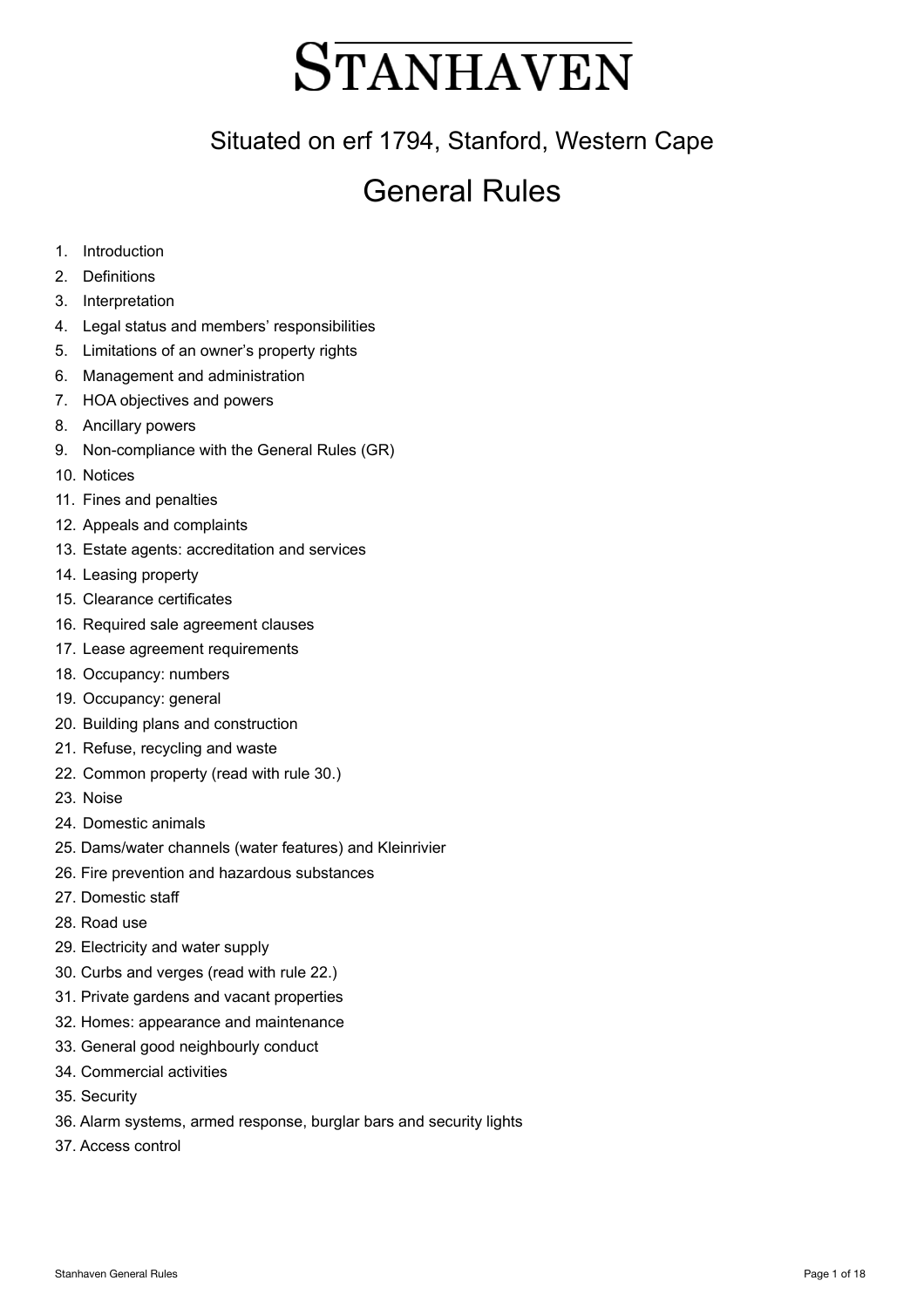# **1. Introduction**

Stanhaven is a gated development of some 90 individually owned properties that comprise the Stanhaven Home Owners' Association (HOA). Stanhaven provides its residents the opportunity for a relaxed, country lifestyle where neighbours live harmoniously side by side in a beautiful setting with stunning views. House designs are based on Cape Vernacular architecture.

It is incumbent on any home owners' association to have rules in support of its constitution and for the common good of its members in the longer-term. These General Rules (GR) provide guidance with respect to living and, where permitted, working in Stanhaven. The rules are not meant to compromise any existing or developing spirit of camaraderie and good neighbourliness.

These rules are intended to assist the HOA/trustees in dealing with potential problems. While many of the issues outlined in the following rules may never materialise, it is important for the HOA to have available both now, as well at any future time, a fall-back reference document that members have agreed to abide by, on matters such as property maintenance, pets, contractors' compliance, visitors, service providers etc., rather than managing issues that arise on an *ad hoc* basis.

The design and landscape guidelines (DLG) is a set of two separate documents that were drawn up at the inception of the development (then Sunrise Village) but have subsequently been revised and amended.

Acceptance of the DLG documents is integral to any purchase agreement and adherence to the DLG provisions is necessary to maintain the integrity and character of Stanhaven's built and natural environment. In this way, both a relaxed lifestyle and property values are protected.

The DLG falls under the umbrella of the Stanhaven constitution (SC) of the Stanhaven Homeowners' Association (HOA).

This document – entitled General Rules (GR) – supports the SC and the DLG by expanding and clarifying certain aspects of communal living. The GR may be considered as an annexure to the SC.

In summary, the SC, GR and DLG are all binding on the owners and residents of Stanhaven, their family members, tenants, employees, guests, visitors, clients, contractors and service providers.

# **2. Definitions**

Unless stated otherwise, the words and expressions as defined in the Stanhaven constitution (SC) share the same meaning as the GR.

2.1. "Applicable laws" means all laws, by-laws, ordinances and regulations of the Republic of South Africa, whether national, provincial and/or local, including but not limited to: National Building Regulations and Building Standards Act 103 of 1977 (as amended); the Western Cape Land Use Planning Act, 2014; the Community Schemes Ombud Service Act 9 of 2011 (CSOSA) and any future legislation that may pertain to home owners' associations;

2.2. "Building" means every building already constructed or to be constructed on a property within the estate;

2.3. "Chairperson" means the person elected annually by the trustees in terms of the SC;

2.4. "Common or public areas" are those portions of Stanhaven that are intended and identified by the developer as common or public areas; these are to be held and maintained by the HOA for the benefit of members and include communal roads, walkways, open areas, pump house, water reticulation system, recreation facilities, security systems/ perimeter walls, entrance, refuse collection point etc.;

2.5. "Common services" include all bulk services, including water, sewage, electricity, storm-water drainage, refuse removal, telecommunications, firefighting, security, and all other such utilities and amenities serving the common areas and privately owned properties;

2.6. "Constitution" means the Stanhaven constitution (SC) unless otherwise indicated;

2.7. "Deed of sale" and "deed of transfer" mean the respective documents that relate to the purchase of a property within Stanhaven – the agreement of sale/purchase and subsequent formal transfer documents registered with the Deeds Registry of the Republic of South Africa;

2.8. "Design guidelines" means the official design and building guidelines approved by the HOA to which strict adherence is required, and in this document is referenced together with the landscape guidelines as DLG;

2.9. "DRC" means the design review committee appointed by the HOA and assisted by a SACAP-registered architect (PrArch);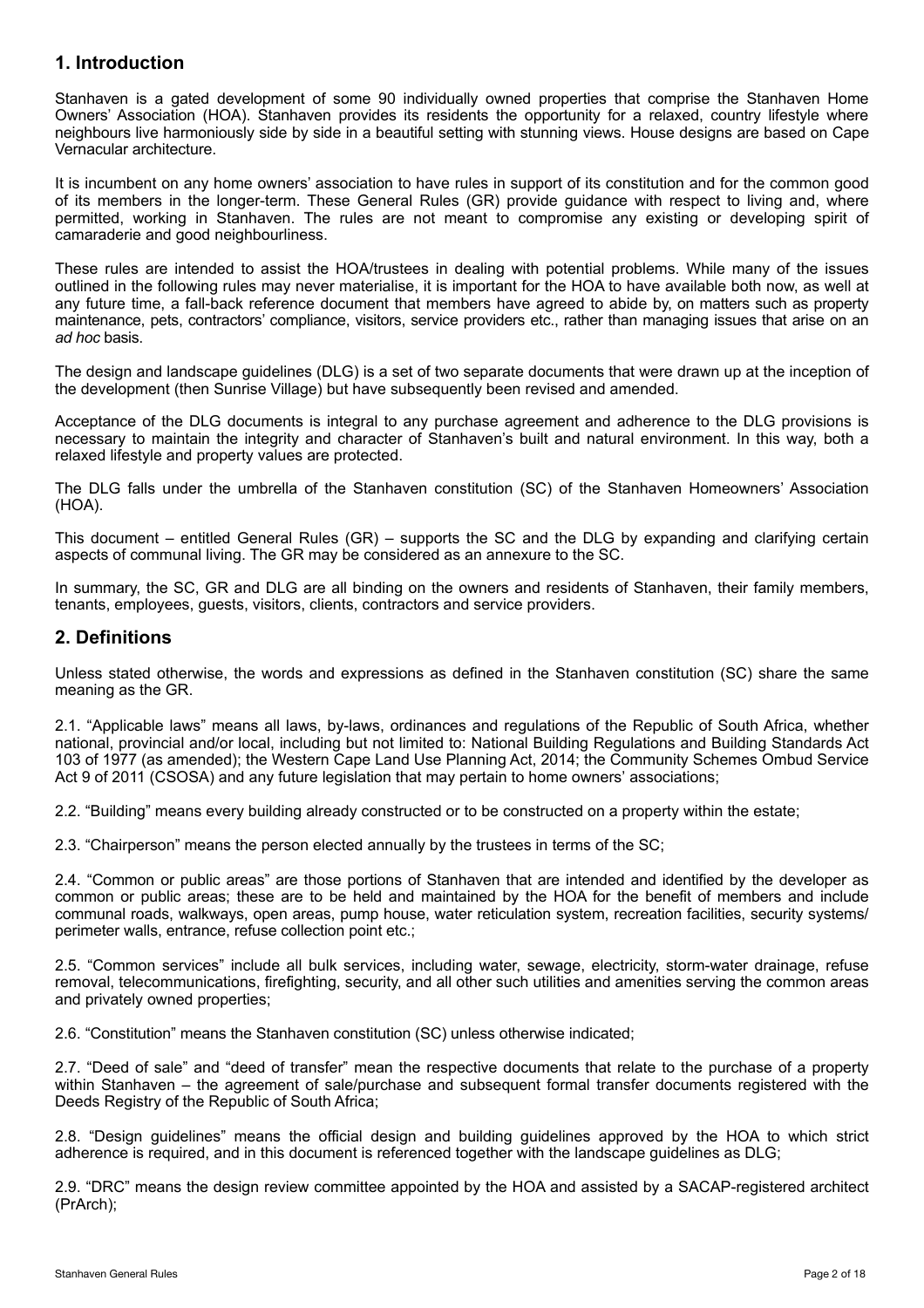2.10. "GR" means the set of General Rules, inclusive of any separate documents issued or which may be issued by the HOA from time-to-time, for facilitating, regulating and managing any aspect of Stanhaven's day-to-day activities in compliance with the SC. Such documents include but are not limited to:

- The Design and landscaping rules (DLG);

2.11. "HOA" means the Stanhaven Home Owners' Association;

2.12. "MA" means managing agent (as appointed at AGM) some of whose duties may be delegated to a caretaker or estate manager;

2.13. "NBR" means National Building Regulations and Building Standards Act 103 of 1977 (as amended);

2.14. "Member and/or owner" may be used interchangeably and means all persons or juristic persons who are registered owners of a property in Stanhaven, held under a registered deed of transfer following a deed of sale;

2.15. "Property" means a residential erf, whether vacant, built or partly built and held by an owner through a deed of transfer;

2.16. "Resident/occupant/tenant" may be used interchangeably and means anybody owning, renting, occupying or using a property in Stanhaven for any reason whatsoever, whether the owner, a family member, tenant, resident employee, visitor, paying or non-paying guest etc.;

2.17. "SACAP" means the South African Council for the Architectural Profession;

2.18. "SAPS" means the South African Police Services;

2.19. "Speed limit" means the speed limit within Stanhaven which is defined as twenty five (25) kilometres per hour;

2.20. "Stanhaven" and "SH" means the development by that name situated on erf 1794, Stanford, Western Cape within the jurisdiction of the Overstrand municipality;

2.21."Trustees" means the HOA members elected at each annual general meeting (AGM) as trustees, with the authority and obligations to manage Stanhaven on a day-to-day basis in compliance with the SC, GC, DLG and any other regulations that are approved from time-to-time;

2.22. "Vehicle" means any form of conveyance, whether self-propelled, or drawn by machine, animal or human agency;

2.23. "Working hours" means the following:

Weekdays: 07:00 to 17:00;

Saturdays: 08:00 to 13:00;

Sundays and public holidays are not considered working days.

#### **3. Interpretation**

Unless the context clearly indicates a contrary intention, then:

3.1. The singular shall include the plural and vice versa;

3.2. A reference to any gender shall include all other genders;

3.3. Reference to natural persons includes legal entities and vice versa;

3.4. When any number of days is prescribed herein, it refers to calendar days and shall be reckoned inclusive of the first and last day;

3.5. Where figures are referred to in words and in numerals, and if there is any conflict between the two, the words shall prevail;

3.6. If any provision of the GR is in conflict or inconsistent with the SC or any applicable law, the invalidity of such provision shall not affect the validity of the remainder of the GR or any of the related documents;

3.7. If any provision in a definition in the GR is a substantive provision conferring rights or imposing obligations on any of the members, then, notwithstanding that it is only in the definitions (refer rule 2.) section of the GR, effect shall be given to it as if it were a substantive provision in the body of the GR;

3.8. The amendment of any rule in the GR is at the discretion of the HOA and should not be considered as a precedent. The relaxation of any rule in this document is at the discretion of the trustees and such relaxation should not be considered as a precedent, nor will such relaxation invalidate the rule, nor the remainder of the rules contained herein, nor the rules in any other related document.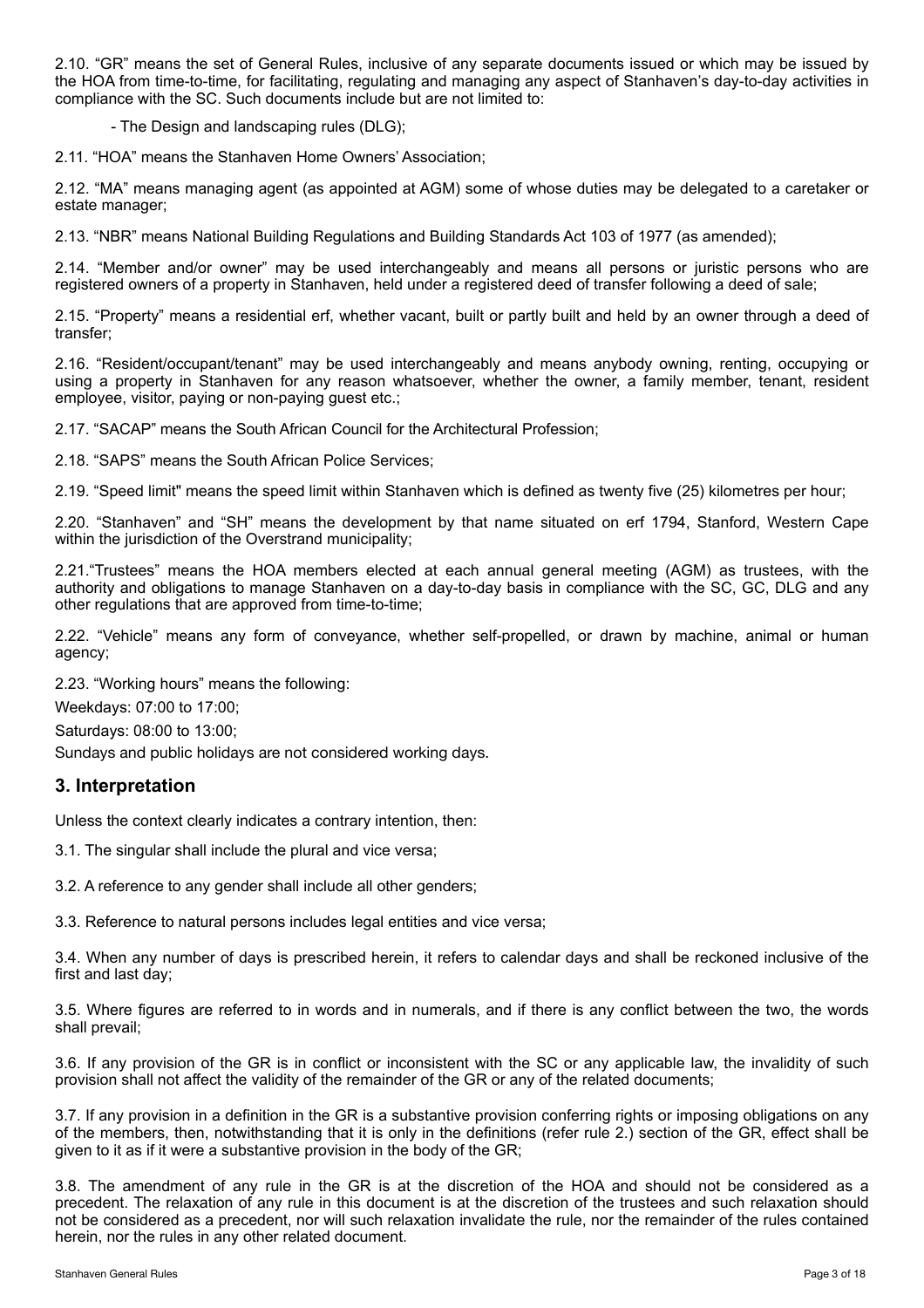# **4. Legal status and members**' **responsibilities**

4.1. Every purchaser becomes the owner on transfer of said property and as such automatically becomes a member of the HOA and is subject to the SC, and all annexures and related documentation including the DLG and GR. A member cannot resign from the HOA while he owns property in SH:

4.2. The GR is binding upon all members and residents, as is any legal decision taken, or any ruling made by the trustees in interpreting the SC and/or any related documentation. However, members and residents always have the right to appeal the trustees' decisions and rulings as provided for under law;

4.3. Owners are responsible for ensuring that all family members, tenants, employees, guests, visitors, clients, contractors and service providers allowed to access SH are made aware of and comply with the GR and any other relevant legislation either existing or as amended or added from time-to-time. This compliance responsibility cannot be transferred or renounced by the owner while a member of the HOA;

4.4. Any breach of the GR shall be deemed to have been committed by the member. However, and without prejudice to the foregoing, the HOA/trustees may take, or cause to be taken, such steps against the person committing the breach as they decide is appropriate;

4.5. For the purposes of receiving any notice or process (other than by email) to be delivered in terms of the GR:

4.5.1. an owner residing in SH chooses the street address of his SH property as his *domicilium citandi et executandi*. Documents delivered by hand to such property will be deemed to have been received on the date of delivery thereof;

4.5.2. an owner not residing in SH chooses the street address provided to the managing agent as his *domicilium citandi et executandi.* It remains the responsibility of the member to provide contact/address details and to update these as and when they change. Documents delivered by hand to such address will be deemed to have been received on the date of delivery thereof.

# **5. Limitation of an owner**'**s property rights**

Ownership of property is a complete and comprehensive right but under South African law a property owner's rights are not absolute. This means that an owner's entitlements towards his property are limited by various other laws to ensure that other parties are not burdened or prejudiced by the actions or omissions of an owner, regardless of whether said property is within a development, sectional title scheme, gated estate or security estate.

Examples where an owner might need to take cognisance of other laws, and where there is usually legal precedent, include building encroachment, plant encroachment, root damage, interference with the natural flow of water, dangerous acts such as storing explosives, flammable liquids and keeping dangerous pets.

Simply put, owners are expected to use their property with the interests of the community in mind.

# **6. Management and administration**

6.1. The management and administration of SH is the responsibility of the SH trustees, appointed by the HOA in terms of the SC at the AGM, who from among themselves should elect a chairperson;

6.2. The trustees are empowered to delegate certain of their managerial powers to an independent managing agent (MA) who shall be appointed at an AGM;

6.3. The appointed MA will collect levies and all other charges on behalf of the HOA from its members/residents. All levies and charges are due and payable in advance by the date stipulated on the account, which shall be emailed to members at the email address provided. Members are responsible for advising the HOA/MA of any changes to the email address or other contact details;

Levies represent the main revenue source for the upkeep of common areas and are mandatory. Failure to pay levies by the due date may result in penalties and interest being charged to the account of the defaulting member/resident:

6.4. Levy payments and other charges are payable by the date stipulated on the account, which is usually fourteen (14) days from the date of invoice;

6.4.1. An arrears penalty will be applied monthly on all balances outstanding beyond sixty calendar days from the date stipulated on the account, unless a written arrangement has been made with the HOA for a special payment plan (R150.00 per property as at July 2021);

6.4.2. Interest at the applicable annual prime interest rate of the HOA's bank plus three percent (3%) may be raised by the HOA on all arrear accounts, including unpaid penalties and any other charges for which an owner is liable in terms of the SC;

6.4.3. The HOA may resolve to hand over any account that is overdue for a period exceeding ninety (90) days to the HOA-appointed attorneys and/or collection agents for recovery. All costs and expenses incurred by the HOA shall be recoverable from the member/resident whose account has been handed over.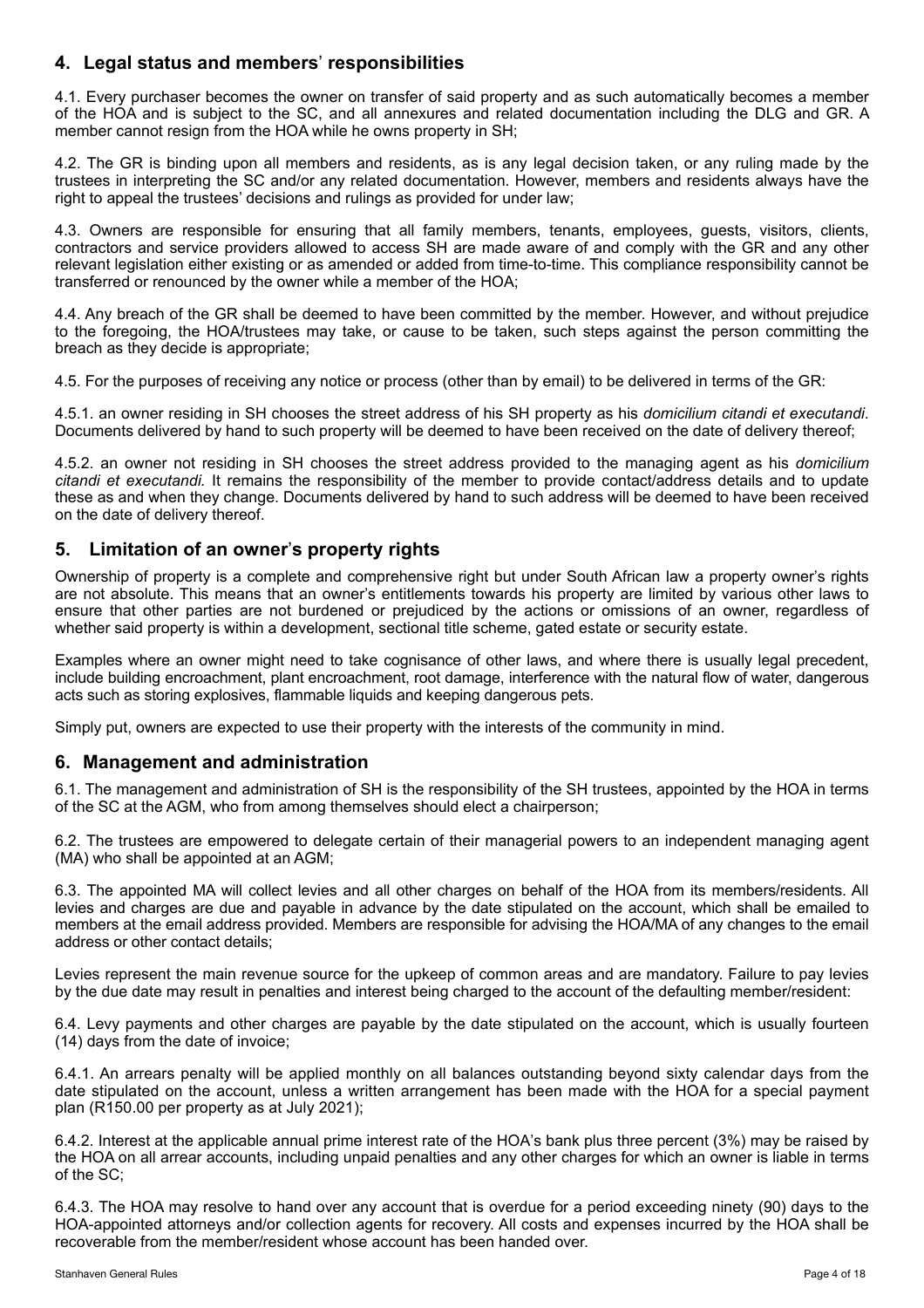# **7. HOA objectives and powers**

The HOA objectives and powers are for practical reasons delegated to the trustees, although broad consultation with the HOA is encouraged whenever and wherever possible, particularly on sensitive or contentious issues.

The trustees are appointed, on behalf of the HOA, to deal with all matters affecting SH and to perform the following tasks in an *impartial* manner with the aim of promoting, advancing and protecting the interests of the members generally, and without any self-interest.

The HOA/trustees powers/objectives include, but are not limited, to:

7.1. Reviewing, with a view to approval, building plans for new dwellings as well as additions and/or alterations to existing buildings in order to ensure compliance with the DLG prior to municipal submission. This function is delegated to the DRC which includes the SACAP-registered architect appointed at the preceding AGM;

7.1.2. Ensuring construction and/or site activity does not begin before municipal approval of the plans is granted and all the requirements of the relevant subclauses of rule 20 have been met;

7.2. Administering and monitoring the processes that bind the member and thereby the builder to only building what has been approved by the HOA and municipality; noting that any deviations need to be reapplied for as defined in rule 7.4.1. below. The process will include *inter alia*, ensuring that:

7.2.1. the member (individual, legal entity, trustee of a trust, or company) and the builder agree in writing to abide by the HOA- and municipal-approved plans;

7.2.2. the building site is properly managed during the build and that the requirements of the documents listed under rule 2.10. are followed;

7.2.3. new builds: on submission of building plans to the HOA/trustees for approval, the following amounts, as determined by the HOA/trustees from time-to-time, are immediately payable:

7.2.3.1. a building deposit as determined by the HOA/trustees from time-to-time (R20,000 for new builds at July 2021) is paid into the HOA account which amount is only refunded (without interest) once all completion requirements have been met and the building has been approved by the building inspector and the HOA/trustees and a Certificate of Occupancy from the municipality has been provided to the HOA/trustees;

7.2.3.2. if deemed necessary by the trustees, a non-refundable HOA inspection fee to cover the cost of regular inspections for compliance with the DLG is paid into the HOA account;

7.2.4. alterations and additions: on submission of plans to the HOA/trustees for approval to alter or add to an existing dwelling, a deposit as determined by the HOA/trustees from time-to-time (R10,000 at July 2021) is immediately payable and which amount is only refunded (without interest) once all completion requirements have been met and are approved by the building inspector and the HOA/trustees and an updated Certificate of Occupancy from the municipality has been provided to the HOA/trustees;

7.2.4.1. if deemed necessary by the trustees, a non-refundable HOA inspection fee to cover the cost of regular inspections for compliance with the DLG is paid into the HOA account;

7.3. Where there is non-compliance, the trustees have the authority to halt any such activity or related activity without prejudice to the HOA and the members; and any further non-compliance may be reported to the municipality or relevant authority for appropriate action;

7.4. The HOA/trustees must further ensure that:

7.4.1. any requested deviations from the approved plans remain in compliance with the DLG before being approved by the DRC and that municipal approval for the deviations is obtained;

7.4.2. site activity begins only after the municipality approves the plans and the requirements of all relevant subclauses of rule 20 have been met;

7.4.3. all buildings, including the external facades, roofs and gardens are properly maintained, which maintenance is to be carried out by and at the expense of the owner, including vacant plots which, notwithstanding the twice yearly clearing by the HOA at the expense of the owner, should be kept neat and tidy by the owner in between the mowings;

7.4.4. all roads, buildings in and landscaping of the common areas, all facilities, services and amenities located in such areas are maintained, which maintenance is to be carried out by and at the expense of the HOA (unless determined otherwise e.g. damage by a resident);

7.4.5. all common services (including water supply, storm water control, sewage, refuse removal, roads, pavements, drain covers, drains, electrical and security systems) are maintained;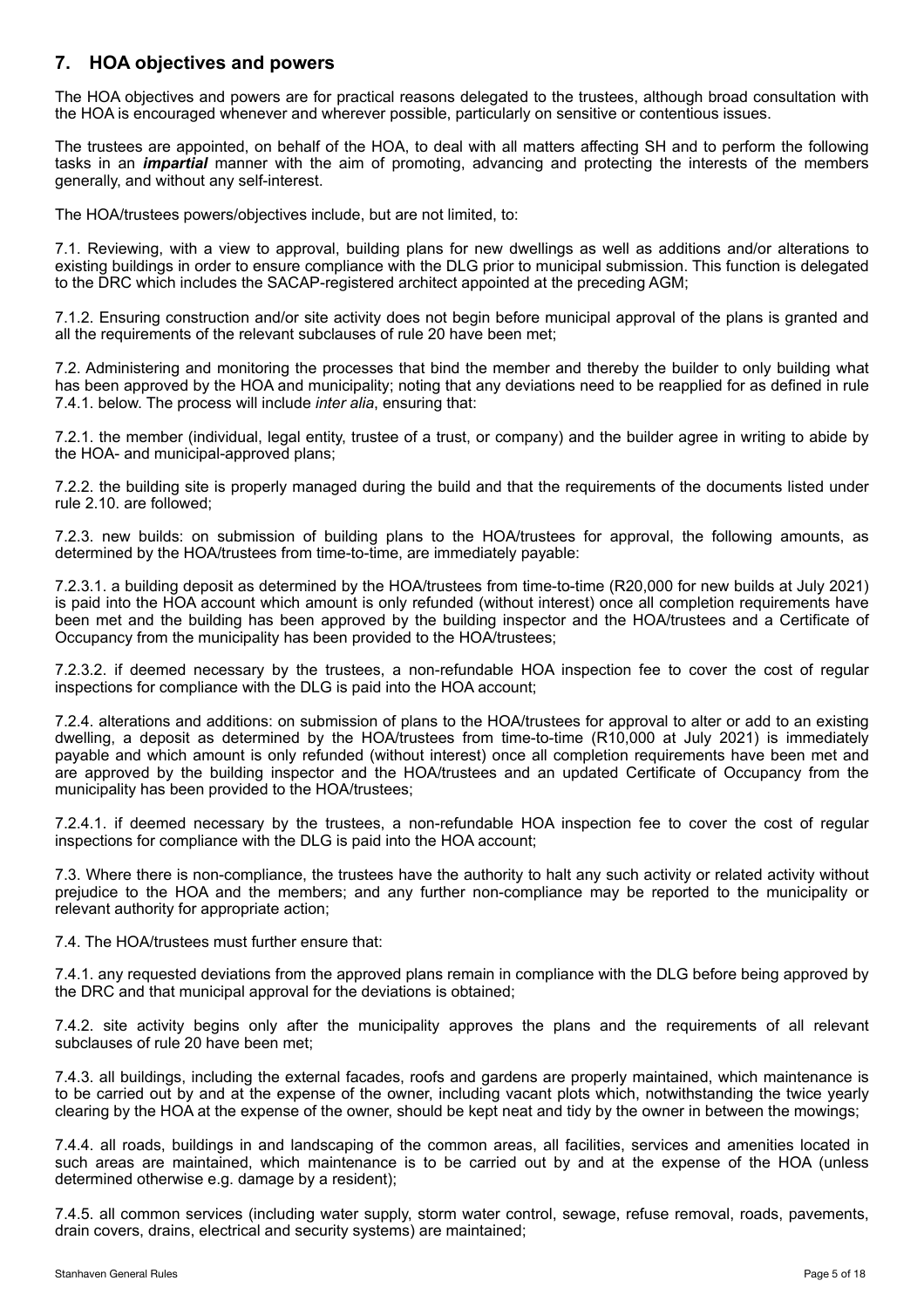7.4.6. the day-to-day affairs of SH are managed as efficiently, effectively and economically as possible, all within the constraints of the HOA annual budget and report on the same to members as necessary and at the AGM;

7.4.7. the HOA finances/expenses are monitored and scrutinised and the necessary audit and other functions are performed as and when required:

7.4.8. they communicate with members in a regular, transparent and unambiguous manner and ensure that social media platforms are not abused;

7.4.9. adequate security measures and systems for controlled access to SH are implemented and maintained.

#### **8. Ancillary powers**

The trustees have the following ancillary powers to:

8.1. Enter into service agreements with the local authority or any other authority or service provider;

8.2. Ensure the proper and safe use of common property/areas to the benefit of all members and residents;

8.3. Manage the use of any recreational facilities;

8.4. Uphold the SC; determine the amount for deposits, inspection fees and fines; enforce all applicable rules under the SC; where necessary engage in dialogue with members to modify, amend, add to or delete the applicable rules (or part thereof) as becomes necessary from time-to-time.

8.5. Review applications for waivers; building outside of working hours; applications to run businesses; other special permissions.

#### **9. Non-compliance with the GR**

If any member or resident has a complaint regarding non-compliance with the GR (or any of the SH rule documents) by another member or resident, the first step is for the parties involved to try to resolve the matter amicably by exercising tolerance and mutual respect.

If the issue cannot be thus resolved, the matter may – via the HOA hub on the SH website – be brought to the attention of the trustees for their consideration. However the trustees are not obliged to intervene, investigate or arbitrate in matters between members/residents.

If the trustees resolve not to act (for which they do not have to give reasons), they will inform the parties accordingly, and the parties will then need to resolve the complaint/dispute themselves in an appropriate and civil manner and guided by the provisions of the GR.

No party or resident shall have any claim of whatsoever nature against the HOA or its trustees for a decision not to intervene/arbitrate, nor for any decision taken by them in any matter that is based on an interpretation of the GR and/ or SC.

If the trustees decide to act, the trustees' resolution will be based on the GR and the SC and DLG as necessary. The trustees' ruling shall be final and binding on the parties involved. Any matter between members/residents – whether referred to the trustees or not – must remain confidential and must not be raised publicly, including on social media groups.

To ensure adherence to and compliance with the GR and associated rules, the trustees shall have the right to take such action against a member/resident as they consider appropriate, including but not limited to:

9.1. Giving notice to the member/resident concerned requiring him to remedy the breach or see to it that such breach is remedied within a specified time that they consider to be reasonable and/or;

9.2. Taking or causing to be taken such steps as they consider necessary to remedy the non-compliance with or breach of any rule of which a member is found to be guilty. The cost of so doing shall, if applicable, be debited to the monthly levy account of the member/resident in breach. The amount shall then be deemed to be a debt owing by the member/ resident concerned to the HOA and/or;

9.2.1. Taking any other action considered necessary and/or appropriate, which action may include the imposition of a penalty;

9.3. Notwithstanding the foregoing, the trustees are entitled to enforce the provisions of any of the GR (or associated rules) by proceedings in a court of competent jurisdiction and for this purpose the trustees shall appoint such attorneys and counsel as they deem fit;

9.4. The trustees instructions and/or rulings on any matter that falls within the ambit of the SC, the GR and the DLG shall be final and binding on the member/resident, but a member/resident always has the right to appeal under the applicable laws.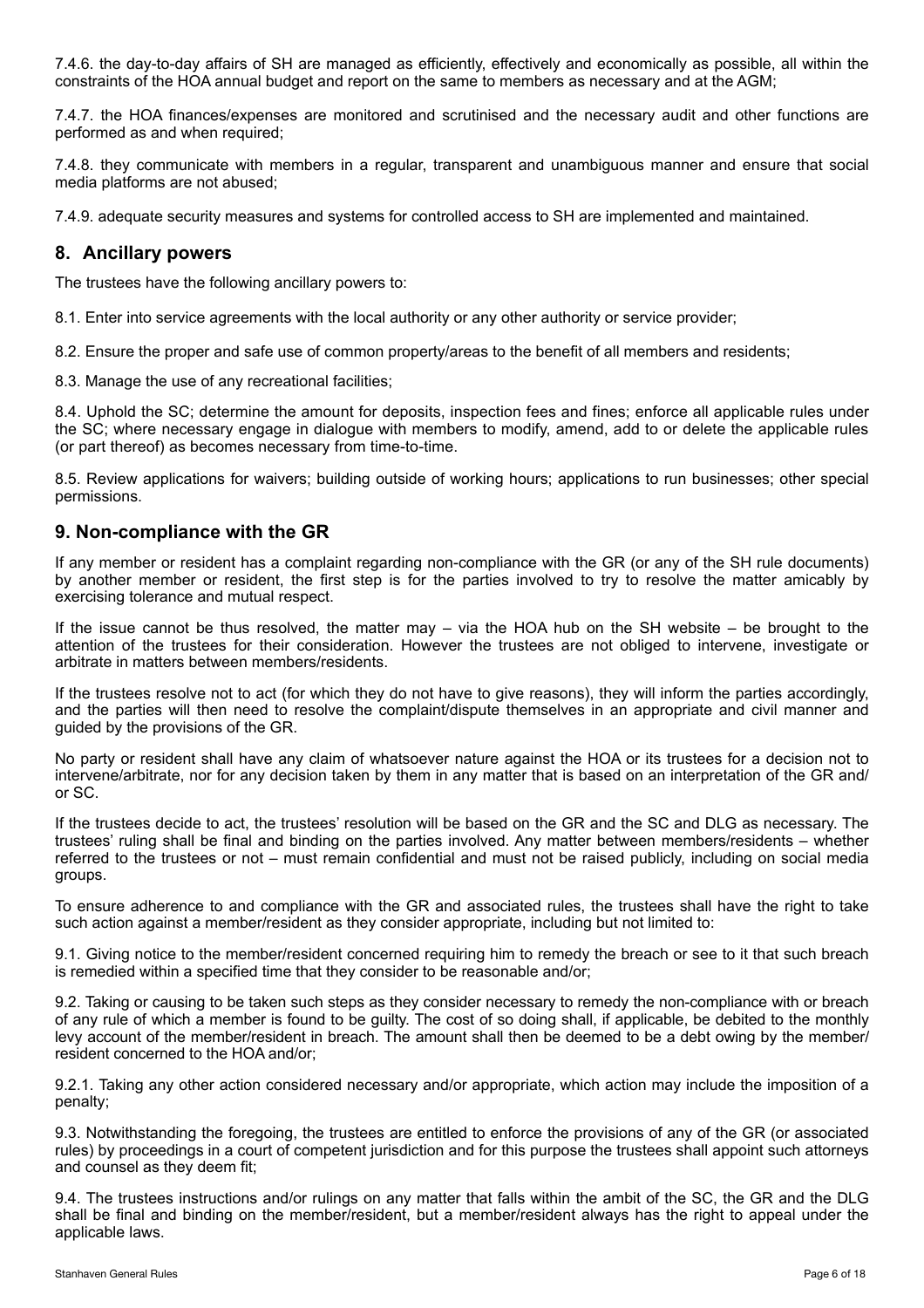# **10. Notices**

Notices from the trustees/MA for any breaches of the GR or associated rules are to be given to members, the aim being to ensure compliance with the GR and to prevent further breaches. The procedure to be followed will involve a first notice by email and, if applicable, a reasonable period of time will be allowed to rectify the breach. If the defaulting member does not comply the trustees will, depending on the nature of the breach, decide to implement a fine or fines together with the second emailed notice. Failure by the member/resident to address the breach might result in further penalties or legal action.

The procedure outlined above shall also apply for any warnings or notifications deemed necessary by the HOA/trustees to a member or members.

A member/resident shall not ignore or refuse receipt and/or delivery of any written notices/emails from the trustees/ MA. Any refusal or failure to open the email will result in the placement of the notice on the gate and/or front door of the member's/resident's residence and it will be regarded and accepted to be sufficient service of such notices and that the member/resident has received the same. Members who are not resident in SH will receive such notices at the *domicilium citandi et executandi* on record with the HOA. It is the member's responsibility to update all contact details as they change.

# **11. Fines and penalties**

The trustees are responsible for setting fines and penalties from time-to-time as considered appropriate for penalising members who wilfully or repeatedly transgress or breach the GR and associated rules, damage common/private property or ignore road/traffic signs.

The various penalties and fines in respect of first, second or repeated transgressions are at the trustees' discretion and taking the following into account:

11.1. If the transgressor of any rule is a family member, tenant, employee, guest, visitor, client, contractor or service provider (i.e. anybody for whom the member assumes responsibility), that member will be ultimately liable for payment of the fines or penalties;

11.2. Any fine or penalty imposed on a member/resident in terms of the GR or associated rules shall be a debt due and payable to the HOA by the member within fourteen (14) days of being issued with such fine or penalty;

11.3. Any monies received from a member in payment of his normal HOA monthly account will first be offset against any unpaid fines/penalties and interest.

In summary, the following procedural steps will be taken against residents that do not abide by the GR:

(a) Written warning for first offence (in certain circumstances a fine may be added);

(b) Written warning plus the applicable second offence fine/penalty;

(c) At the trustees' discretion: a further written warning plus the applicable 'repeated offence' fine/penalty and/or an invitation to attend a trustee meeting convened for the purpose; and/or legal action (at the cost of the member/resident involved).

# **12. Appeals and complaints**

12.1. Any appeal or dispute of the facts relating to a notice of breach served, or a fine/penalty imposed by the trustees on a member/resident, may be appealed in a written representation addressed to the trustees. The appeal will be dealt with at the trustees' first meeting after receiving such written representation. The trustees' decision will be final;

12.2. Members/residents have the right to appeal in terms of section 38(1) and 54(1)(d) of the Community Schemes Ombud Service Act 9 of 2011 (CSOSA). To lodge an appeal in terms of CSOSA, members must refer to the CSOS Act itself and follow the prescribed process as contained therein.

# **13. Estate agents: accreditation and services**

The HOA recognises the importance and value of estate agents in assisting owners with buying, selling or leasing property and in promoting SH as a prime development.

13.1. Should an owner sell/lease/rent his property, an estate agent registered with the Estate Agency Affairs Board should be used to manage the transaction. If the sale/lease is arranged privately, the owner will comply *mutatis mutandis* with the conditions that are applicable and as set out for estate agents;

13.2. An agent or the owner must escort a prospective buyer/renter when entering SH and viewing properties;

13.3. The member must provide the agent with a copy of the GR, DLG, SC and any other documents applicable at the time to potential purchasers and lessees. The member must further ensure that the agent makes these documents available to potential purchasers/lessees.

The documents can be obtained from the MA or by logging into the HOA hub on the SH website – [www.stanhaven.co.za](http://www.stanhaven.co.za)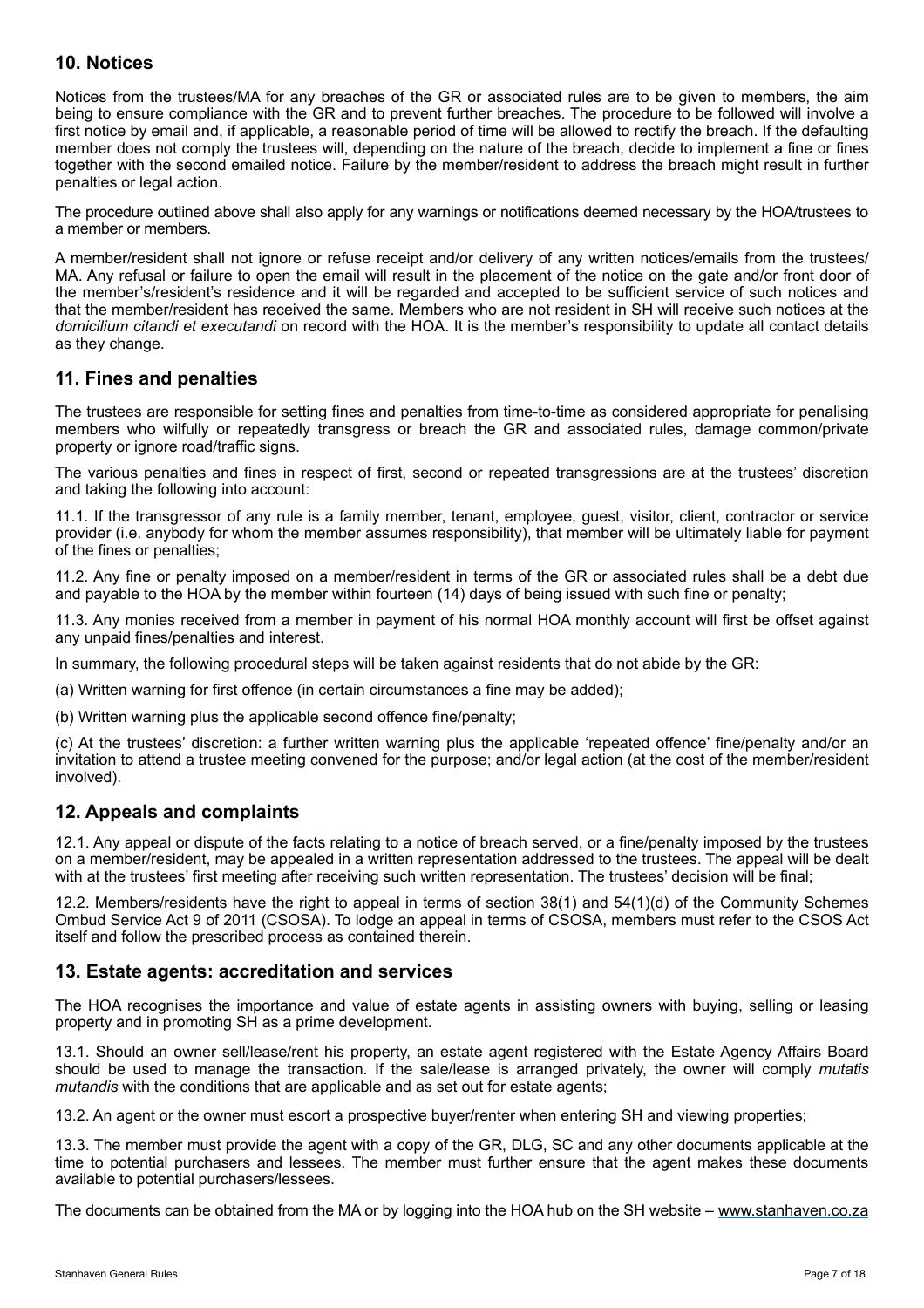13.3.1. notwithstanding the agent's role in concluding a sale or a lease, it remains the owner's responsibility to ensure that the purchaser or lessee is fully informed of all the SH rules and requirements and particularly those outlined in rules 14, 15, 16, 17 and 20.

13.4. Show houses are permitted;

13.5. Estate agency boards are permitted as follows:

13.5.1. 'For Sale' and 'To Let' signs are permitted on the outside of SH as directed by the HOA/MA (one board per agency);

13.5.2. 'For Sale', 'Sold' or 'To Let' signs are permitted within the estate on the relevant erf as directed by the HOA/MA (one board per agency);

13.6. Agents may not approach owners on a door-to-door basis to solicit properties to sell or rent.

#### **14. Leasing property**

The HOA recognises that residents have the right to rent or lease property, which is permitted subject to the following conditions:

14.1. Long-term rentals (more than three months) are permitted provided the HOA is notified prior to the commencement of the lease and provided the tenant is made aware of the GR, the DLG and the SC and agrees to abide by these and all other relevant rules;

14.2. Short term (less than three months) multiple rentals on an ongoing 'rolling' basis are not permitted unless prior HOA permission has been granted. Reasons must be provided for any short term rentals of less than three months.

14.3. Letting of rooms and houses without a formal contract between lessor and lessee and broadly understood as the provision of bed-and-breakfast-type accommodation is dealt with under rule 34. Commercial activities.

#### **15. Clearance certificates**

A clearance certificate, issued by the MA on behalf of the HOA, is required before the sale agreement for any property is submitted to the transfer attorney.

15.1. An owner must make a formal application for the clearance certificate and such application must be accompanied by a copy of the sale agreement.

The clearance certificate will only be issued provided the following conditions have been met and the relevant documents have been provided to the MA as required:

15.1.1. the owner is not in arrears with his levies and has paid any other charges owing to the HOA including but not limited to fines and penalties and interest;

15.1.2. any non-compliances with the DLG where a trustee/HOA waiver has not been granted have been rectified;

15.1.3. the MA/HOA is in possession of the municipal approved plans for the existing dwelling as well as the Certificate of Occupancy relating to such plans;

15.1.4. written confirmation signed by the buyer stating that the seller has provided him with a copy of the SC, the DLG, the GR and all annexures and other documents applicable at the time, and that the buyer has read, understood and accepted that all these are binding on him.

#### **16. Required sale agreement clauses**

The seller of a SH property must ensure that the sale agreement contains the following clauses to cover nonnegotiable matters:

16.1. "The purchaser acknowledges that he/she/they accept/s and agree/s that he/she/they shall, upon registration of the property into his/her/their name, automatically become a member of the Stanhaven Home Owners' Association (HOA) and as such shall be subject to the HOA's Constitution, Design and Landscape Guidelines, General Rules and any other applicable annexures and regulations as may be added or amended from time-to-time";

16.2. The seller shall ensure that, in addition to any other conditions of title, the following conditions of title are inserted in the deed of transfer, in terms of which the purchaser takes title to the property:

"Subject further to any conditions laid down by the transferor in favour of the Stanhaven Home Owners' Association, the transferee, his heirs, executors and successors in title automatically become members of the Stanhaven Home Owners' Association from the date of registration of the property into their name, and as such shall be subject to the Constitution of the Stanhaven Home Owners' Association, the Design and Landscape Guidelines, the General Rules and any other applicable annexures and regulations as may be added or amended from time-to-time".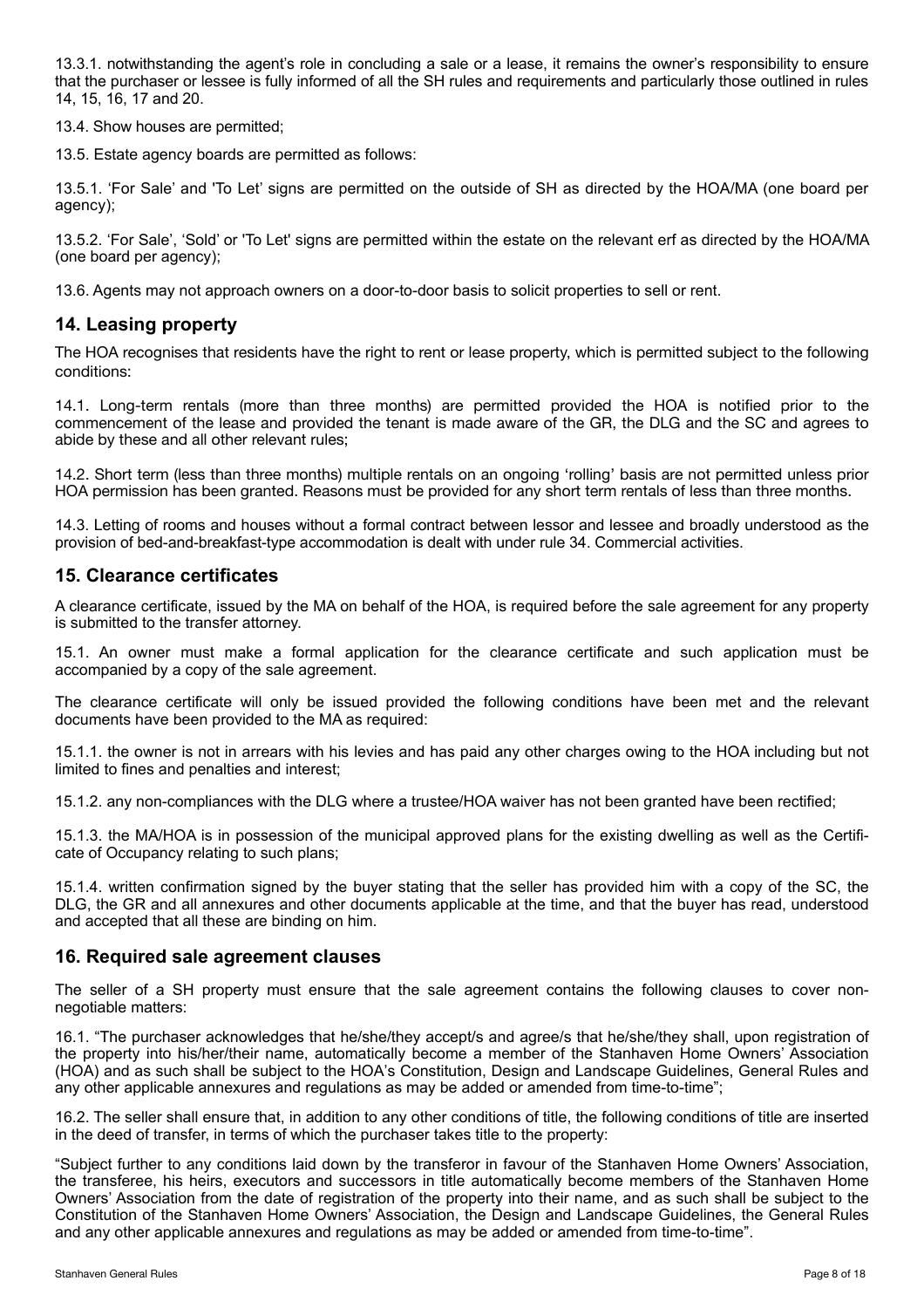#### **17. Lease agreement requirements**

17.1. Should any owner let his property (refer rule 14) he (or his agent) shall advise the HOA in writing in advance of the intended occupation by a lessee. The owner shall also supply the HOA with the name and other personal information (e.g. ID number, contact numbers, etc.) pertaining to the lessee, as well as the period of the lease and the number of occupants, which must be in accordance with rule 18;

17.2. The owner must ensure that the lessee receives a copy/copies of these GR and any other administrative regulations applicable at the time, and contractually binds the lessee to such GR and regulations in the lease agreement. In other words, the owner must ensure that tenants abide by all the GR, regulations and requirements of the HOA;

17.3. Discreet advertising in appropriate, fit-for-purpose, reputable forums where houses and properties are offered for sale or rent is permitted;

17.4. A tenant (or his agent) shall not, without the prior consent of the HOA/MA, sub-let or part with occupation or control of any property occupied by him in accordance with the provisions of rule 17. or any part thereof. Any tenant who intends to request the HOA/MA for written consent to sub-let the property shall furnish:

17.4.1. the HOA/MA with the owner's written approval for sub-letting the property;

17.4.2. his sub-tenant with a copy of these GR and any other applicable rules;

17.4.3. the HOA/MA with the relevant signed sub-lease which shall be for a minimum period of three months and which shall contain a clause in terms of which the sub-tenant acknowledges and agrees that:

"These GR and any other applicable rules are binding upon him and are enforceable against him by the HOA";

17.5. A member is required to ensure that the occupant of his property, whether such occupation arises from an agreement of lease or otherwise, complies with all applicable provisions of these GR and any other applicable rules;

17.6. Without detracting from the foregoing, the member shall remain bound by these GR, notwithstanding such occupation and be jointly and severally liable for the acts and omissions of the occupant and for fulfilling all his obligations under the GR and SC.

# **18. Occupancy: numbers**

18.1. Occupancy restrictions are based on the accepted norm of two persons per bedroom in any one dwelling;

18.2. Short-term exceptions are permitted over holiday periods.

#### **19. Occupancy: general**

19.1. Notwithstanding any of the SH occupancy and use rules, the onus is on members to ensure that their activities, whether these be work related or letting to guests/tenants on a paid or unpaid basis are compliant with those of the local authority:

19.1.1. where there is a difference and they are more onerous, the rules of the country, including local authority rules, override HOA rules;

19.2. Properties may not be used for any unlawful activity or for any purpose that could negatively affect the reputation of SH;

19.3. Members/residents shall ensure their visitors adhere to all security protocols and are responsible for the visitor's access to and egress from SH;

19.4. Access to SH may be denied to non-resident family members, employees, guests, visitors, clients, contractors, service providers, tenants and others for whom the owner/resident is responsible, should they repeatedly transgress the GR and/or any other SH regulations;

19.5. Any member/resident providing access to a tenant or any other person for any reason and for whatever period of time is responsible for requesting the cancellation of access privileges at the appropriate time.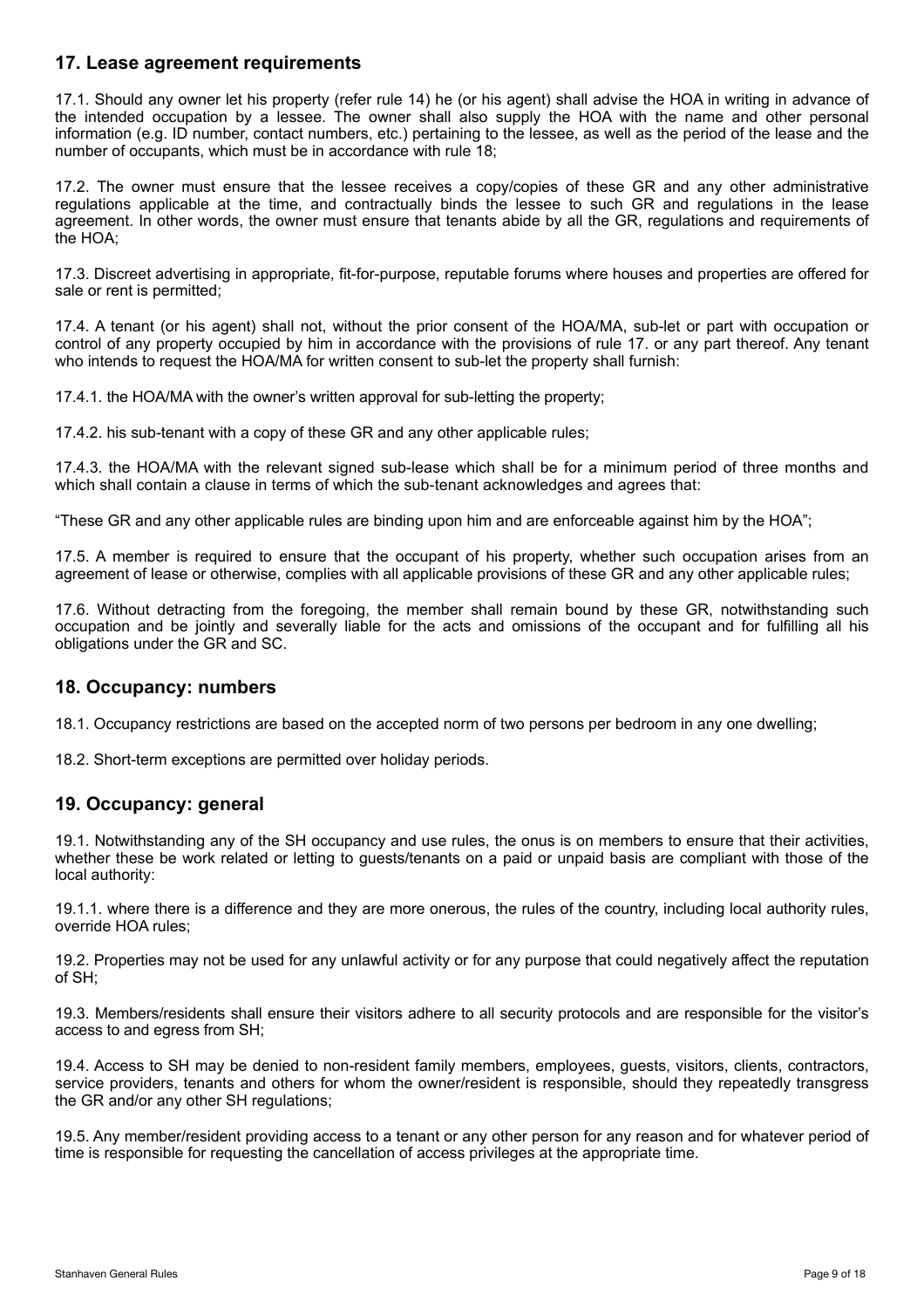# **20. Building and plans**

20.1. All building projects are submitted to the HOA/DRC for approval, and are subject to the current DLG. In the event of a property sale, it is the owner's responsibility to ensure his buyer has been provided with the latest copy of the applicable documentation before the buyer signs the offer to purchase an erf;

20.1.1. construction and/or site preparation for any building or structure or any additions or alterations or any construction works of whatsoever nature may not begin without the prior submission of the plans to the HOA/DRC for its review and stamped/signed approval, as well as formal municipal approval;

20.1.2. submission of any plans to the HOA/DRC for approval must be accompanied by the payments and/or deposits required in terms of rules 7.2.3 and its subclauses and rule 7.2.4. (as applicable);

20.2 After an owner's plans have received municipal approval, an electronic copy of the plans showing the municipal stamp/signature must be provided to the HOA/MA before any work is allowed to begin on site;

20.3. Activity may not begin on the site until the following items have been provided in writing by the owner to the HOA/MA:

20.3.1. details of the builders/contractors who will be undertaking the work;

20.3.1.1. unless an owner-builder, the builder must be registered with the National Home Builders Registration Council and his registration number must be provided with the details referred to in rule 20.3.1.;

20.3.1.2. an owner builder must apply for and provide proof of the exemption granted by the National Home Builders Registration Council from the Housing Consumer Protection Measures Act;

20.3.2. details of the suitably qualified professional who will be taking responsibility for ensuring that the building work is completed according to the officially approved plans;

20.3.3. draft work programme with start and completion dates;

20.3.4. confirmation that all contractors, builders, and other major suppliers have been provided with the DLG and the relevant access and behaviour rules and have furthermore signed the forms undertaking and agreeing to abide by such rules which include working according to the officially approved plans and the relevant GR;

20.4. The owner is solely responsible for ensuring that the person appointed in terms of rule 20.3.2. checks the work at regular intervals during construction to ensure that the building and related work conforms to the officially approved plans, the municipal bylaws and the National Building Regulations (NBR). These bylaws are obtainable from the Overstrand municipality and the NBR at [www.gov.za](http://www.gov.za);

20.4.1. the owner understands that any inspections mandated by the HOA (rules 7.2.3.2. and 7.2.4.1.) are related to compliance with the DLG and do not in any way replace any other inspections that are required in terms of the municipal and NHBRC rules, regulations and by-laws:

20.5. On completion of the project, the person appointed in terms of rule 20.3.2. is to provide the necessary certification that the work has been completed according to the approved plans and the applicable regulations. The owner is to obtain the required Certificate of Occupancy from the municipality and provide this to the HOA/MA before taking occupation of the house. Access to SH may be refused until these regulatory requirements are met;

20.6. Plans are to be prepared by a person registered with the South African Council for the Architectural Profession (SACAP) in one of the appropriate categories, and it is recommended that the services of either a Professional Architect or a Professional Senior Architectural Technologist are used. A SACAP-registered professional will have access to the municipal regulations and the NBR, and should be able provide the required services both to prepare plans and attend to the necessary inspections to ensure that the building is built according to the approved plans and DLG, the municipal by-laws and the NBR;

20.7. Notwithstanding the provisions of the NBR or the local authority, builders, subcontractors and service providers (including any contractors employed by an owner builder or resident) will only be given access to SH to work on building sites during working hours (refer rule 2.23.). All activity must be conducted within the normally accepted noise levels for the relevant activity or profession:

20.7.1. Building activity, including renovations, improvements, alterations, additions and other building-related projects will only be allowed outside of working hours provided that:

20.7.1.1. permission has been obtained by an application to the MA/trustees two working days in advance of the proposed work;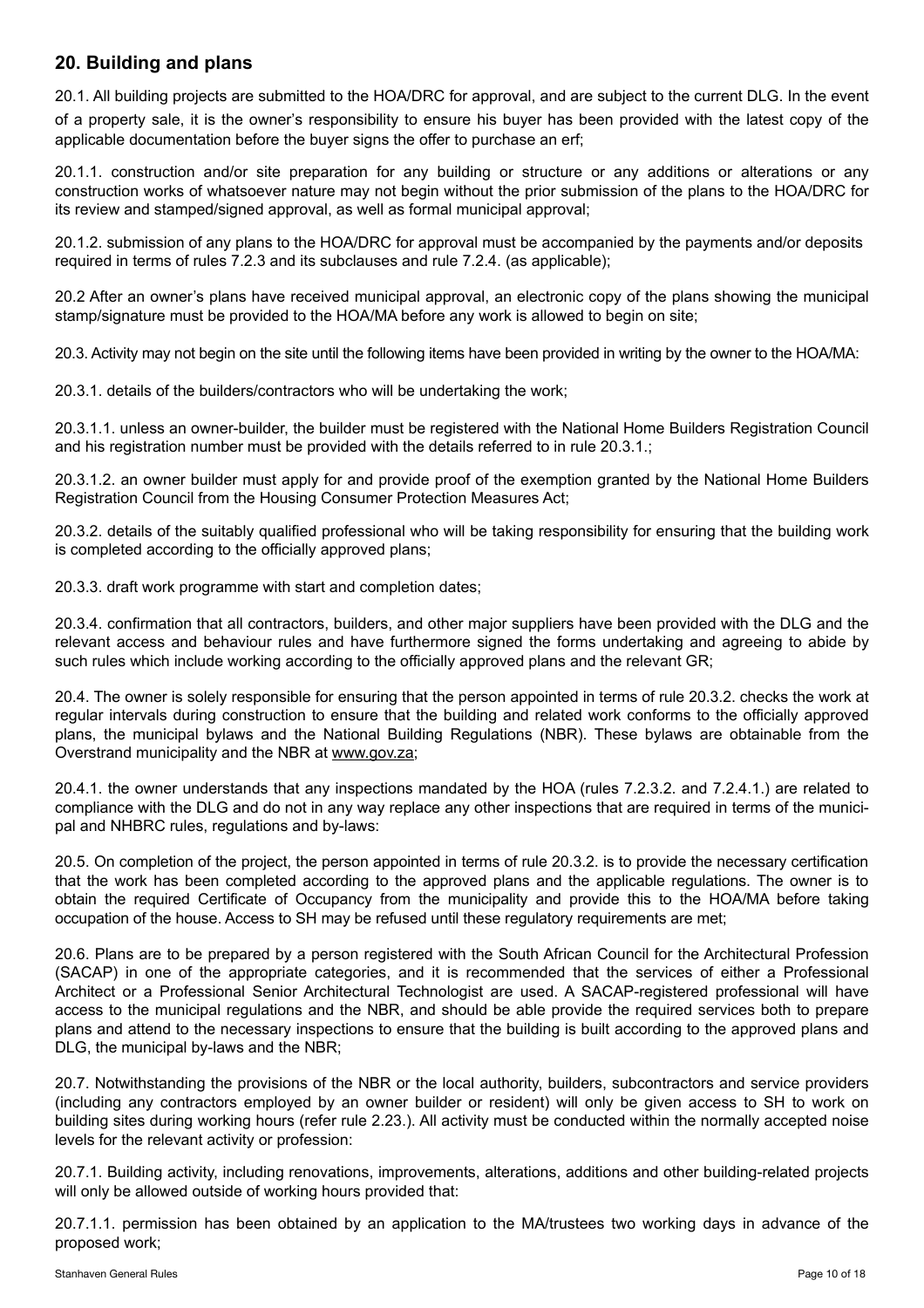20.7.1.2. any such application must provide details of the day/s and time/s of the proposed work, the nature of the work itself as well as the reason/s for working outside of normal working hours;

20.7.1.3. the work being undertaken shall not generate noise of any kind unless this has been agreed in advance as part of the application. Such noise includes noise created by equipment/other building activity and the noise generated by the workers themselves;

20.7.1.3.1. the restriction on building noise outside of working hours may be waived if the work is considered to be emergency maintenance which if not carried out would result in unnecessary damage to the building structure or its interior;

20.7.1.4. the owner or resident is responsible for providing access to SH outside of working hours;

20.7.1.5. the trustees reserve the right to refuse permission for any request to work outside of working hours, although such permission shall not be unreasonably withheld;

20.8. The purpose of the DLG is to encourage individual creativity within certain parameters of Cape Vernacular design (designs, materials, finishes, profiles) to ensure a synchronicity in the overall appearance of SH;

20.9. A timeframe of eighteen (18) months from the breaking of ground is allowed for the completion of any building project;

20.10. It is ultimately the owner's responsibility to ensure that all builders/contractors/service providers comply with the GR, DLG, municipal by-laws and NBR, as well as any other relevant guidelines and health protocols.

# **21. Refuse, recycling and waste**

21.1. The refuse/recycling drop and collection point is a purpose-built area next to the main entrance (as at July 2021). Household waste must never be left on driveways, front gardens, curbs and the road irrespective of whether in bags or bins unless an instruction to the contrary is issued by the HOA in which case the revised instructions will apply;

21.2. Refuse and recycling is collected weekly by the local municipality;

21.2.1. the timetable for domestic refuse and recycling removal, as published from time-to-time by the local municipality, will apply;

21.3. Refuse and recycling must be placed inside and not on top of or next to the refuse bins provided. It is the responsibility of members to ensure that the refuse drop and collection site is kept neat and tidy. The municipality does not collect inside the estate (July 2021) but should the arrangements change subsequent to the issuance of these rules, the revised instructions issued by the HOA/MA at that time must be followed;

21.4. General garden waste may not be placed on any curb or sidewalk for more than 24 hours. The removal and disposal of such waste is the responsibility of residents and at their own expense;

21.5. Any collecting agent employed by residents to remove waste must be registered with the HOA as a contractor and all access and security control protocols must be observed;

21.6. Garden waste, building rubble/other types of waste may not be dumped on empty stands or on any common property in SH unless by arrangement with the owner and the HOA;

21.7. Fire remains a significant risk in the Overberg area. Fires are not permitted to deal with waste of any kind. Residents contravening this regulation shall be fined three times the prevailing monthly levy.

# **22. Common property (read with rule 30.)**

22.1. The HOA is responsible for planting and maintaining trees, plants and shrubs on the curbs or verges and other common areas within SH. In the event of damage to same, or the demise thereof, residents are requested to notify the MA;

22.2. Fires are a constant risk and every effort must be made to prevent these e.g. not discarding cigarette stubs in vegetation. Braaiing in common areas is not permitted without HOA approval. Any resident setting an unauthorised fire in a common area shall be fined three times the prevailing monthly levy;

22.3. Flora and fauna may not be damaged or removed from any common property within SH;

22.3.1. the trapping of birds and animals and the setting of snares is strictly prohibited;

22.3.2. residents are requested to prevent their pets from chasing, stalking or killing the birds and other wildlife within SH;

22.4. Any act that could detrimentally affect the amenities, flora or fauna in SH, or unreasonably interfere with the use and enjoyment of the common area by other residents is not permitted;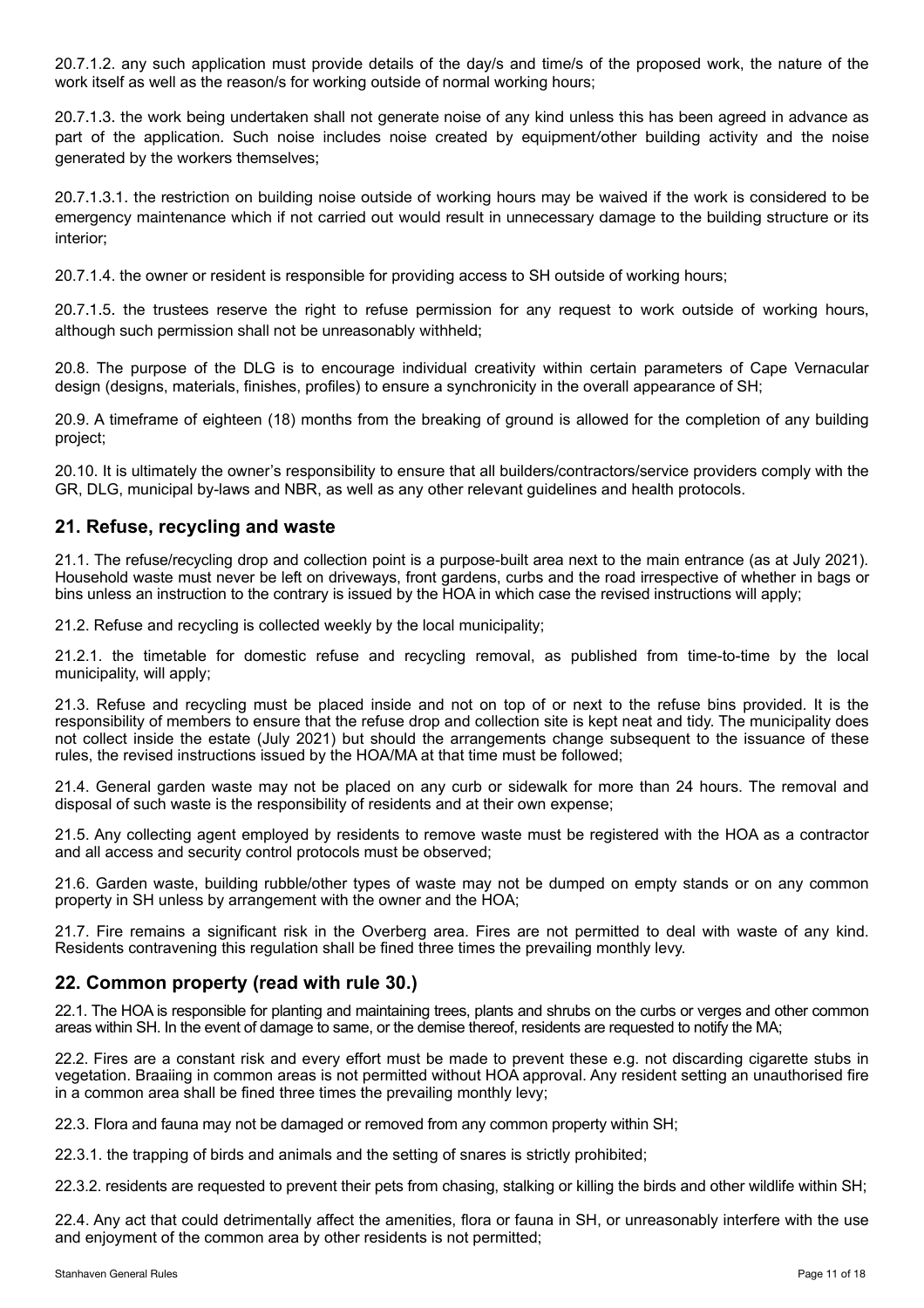22.5. Gardening/landscaping projects on common areas may not be initiated without HOA/MA approval. Residents may not erect any structure, paths, ponds or other features in the common areas without prior consultation with the HOA/MA;

22.6. Residents have the right to use all areas of the common property. Common property should be used in cooperation with others, and be left clean and in the same condition as prior to its use. The use of the common property shall always be at the residents' (and their family members, visitors etc) own risk;

22.7. When using SH's common property, residents must ensure that noise is kept within acceptable levels to avoid disturbing other residents. Objects that are hard and can cause injury should not be thrown, batted or launched. Soft sports balls, Frisbees and other 'safe' items are allowed;

22.8. Any damage to common property shall be repaired by the HOA at the cost of the parties involved, noting that the member is ultimately liable if damage is caused by a third party;

22.9. Drones may not be operated within SH unless for a specific authorised purpose e.g. aerial photography for website, and only then with the permission of, or at the direction of, the HOA/MA;

22.10. Members should exercise care and prevent dogs roaming on vacant plots/common areas. When dogs are outside their home property, they should be accompanied and under control. Erf 2037 (adjacent to entrance) and Erf 1951 (river bank area) are dog-friendly areas where dogs are able to run free.

#### **23. Noise**

23.1. All noise, whether human voice, pets, music, machines, instruments must be kept at a level that is not intrusive to other residents – in the event of any noise dispute the Western Cape Noise Control Regulations, 2013 (as amended from time-to-time) shall apply. For information on building noise – refer rule 23.3.;

23.2. Noise should always be reasonable and take neighbours into consideration. All noise must cease at 22h00. Occasional events that create noise and which continue beyond 22h00 are allowed but should be limited to Friday and Saturday nights and noise should reduce significantly at 22h00 and must cease altogether at midnight;

23.3. Builders inevitably cause noise and in a developing estate such as SH the normal noise of construction has to be accepted. Builders (including any owner builder and his contractors), sub-contractors and any related service provider as well as any existing resident doing alterations/additions/improvements/building-related projects shall ensure that the noise levels resulting from their activity/profession/hobby are within the normally accepted limits. Notwithstanding the provisions of the NBR, all noise related to building activity is limited to working hours (refer to rule 2.23.) except in cases of emergency (refer rule 20.7.1.3.1.);

23.3.1. residents in already completed/established homes who undertake building projects, renovations or improvements of any kind, irrespective of whether or not contractors and service providers are used, are bound by the same noise regulations as those that apply to new builds;

23.4. Residents and their staff using tools, power tools and garden equipment (regardless of by whom and for what purpose) are bound by normal noise limits and restricted to working hours (refer rule 2.23);

23.5. Noise from generators, pool pumps, refrigeration/air conditioning units and other similar equipment and devices must be mitigated to ensure noise is reasonable;

23.6. Motorbikes or any other vehicles with noisy exhaust systems are prohibited, and vehicle hooters shall not be sounded within SH unless to warn of danger to persons, birds or animals;

23.7. Fireworks are not permitted within SH. An internal fine of three times the prevailing levy will apply to offenders, irrespective of any action taken by SAPS;

23.8. House alarm systems must have the ability to reset within a reasonable time from the first activation. Alarms should ideally be linked to an alarm monitoring company registered with the HOA/MA.

# **24. Domestic animals**

Domestic animals/pets are welcome in SH although wild and endangered animals are not permitted.

24.1. The keeping of pets is subject to the municipal bylaws;

24.2. A member will be responsible for any damage or injury caused to property, persons and/or other animals within SH by his pets including damage or injury caused by pets or animals belonging to his family members, employees, tenants, guests and visitors.

# **25. Dams/water channels (water features) and Kleinrivier**

The water features and the river are for relaxation and general enjoyment of all residents and must be protected and maintained as such.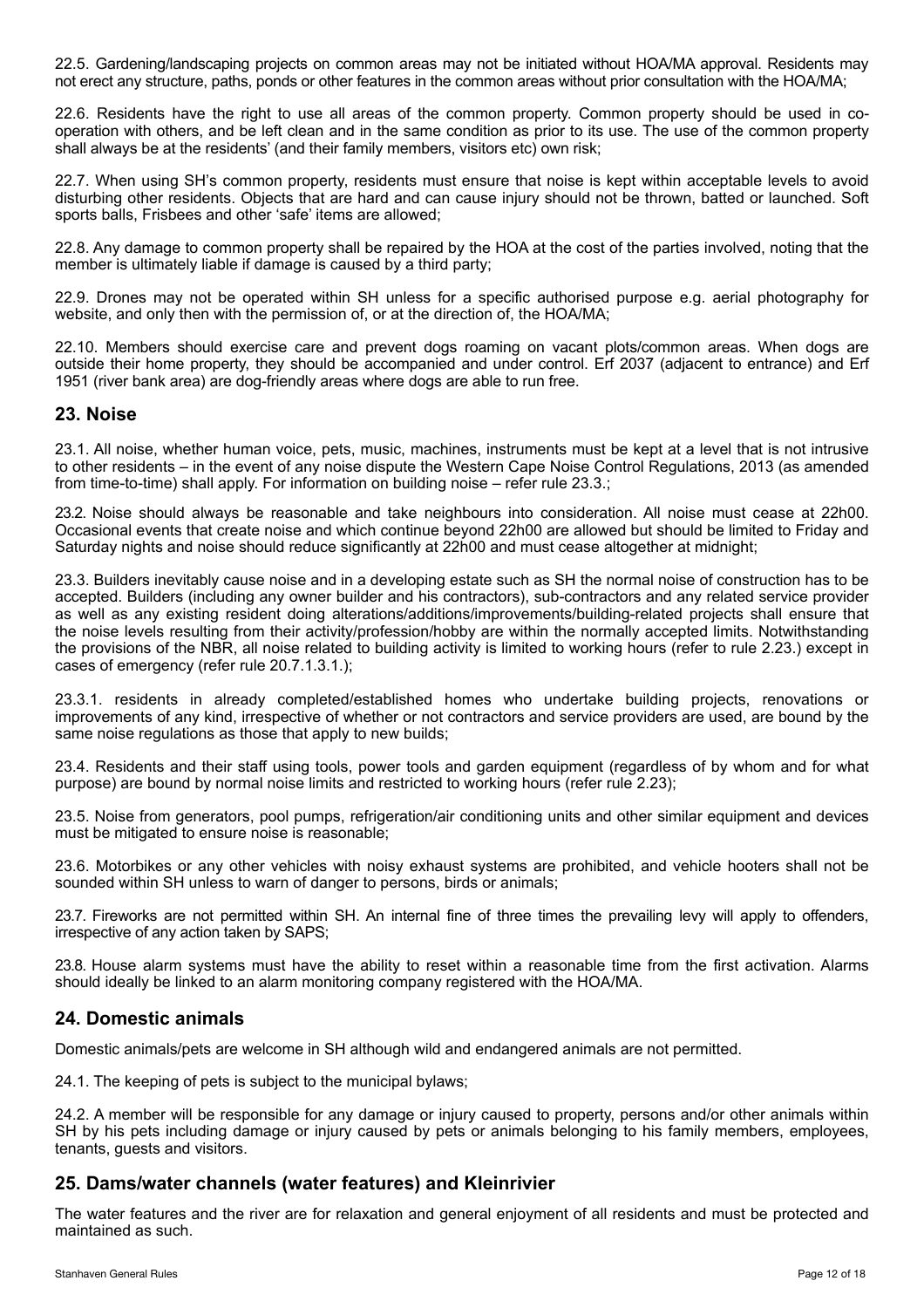The Kleinrivier forms the northern boundary to SH and use thereof is bound by the Water Services Act of 1997 and the National Water Act of 1998; any use of the river, permitted or otherwise, is at the members' or residents' own risk.

The following rules apply so that the water features may be enjoyed by all:

25.1. Persons and domestic animals shall not:

25.1.1. enter the water features;

25.1.2. pollute or permit the pollution of the water features or the Kleinrivier by any substance that may in any manner be injurious to plant, animal or bird life, or that may in any way be unsightly;

25.1.3. discard any litter/item in the water features or Kleinrivier;

25.2. Children are not allowed near the water features or the Kleinrivier without adult supervision. Parents are responsible for supervising their children and members are responsible for informing their guests, visitors and tenants of the existence of the water features and river;

25.3. The HOA/trustees take no responsibility for accidents/injury caused to anyone using the water features or Kleinrivier, including children and domestic animals.

#### **26. Fire prevention and hazardous substances**

Explosive materials, any item considered a fire hazard, any item that is a threat to health and safety, any substance that could cause contamination or destruction of any property or part thereof, may not be brought into, or stored within SH.

Open fires and fireworks are strictly prohibited and attract fines. Refer to rules: 21.7., 22.2., 23.7., 30.11., and 31.5.

#### **27. Domestic staff**

27.1. Owners assume responsibility for their domestic staff. All staff must be briefed on the GR by the resident employer, particularly with regard to security, parking and access control, and will be subject to these rules:

27.2. Domestics who are minding children must obtain police clearance under the Protection of Children Act at the employer's own cost;

27.3. Owners must provide sufficient parking on their property for staff and regular service providers e.g. care givers;

27.4. To control access, residents are required to notify the HOA/MA should the services of any domestic staff member be terminated.

#### **28. Road use**

SH roads are for the use of all residents, whether on foot, bicycles, or any other means. People, animals, birds and wild life shall always have the right of way on any road in SH, or in any common area.

28.1. The HOA may, by means of appropriate signage, give direction as to the use of roads in SH. Any person failing to obey the road signs and speed limits shall be liable for a fine;

28.2. Only vehicles that have been cleared to do so by a resident or the HOA may enter SH;

28.3. Residents shall refrain from sharing access privileges, other than with household members, guests or lessees;

28.4. The speed limit in SH is **25 km per hour.** Members, residents and visitors must exercise care when driving on SH roads and must avoid any behaviour that would constitute an offence under the relevant traffic ordinance;

28.5. Parents are responsible for the safety of children who play in the roads or on the pavements of SH. Notwithstanding, motorists must at all times approach children and animals who are on or near the roads with caution;

28.6. Vehicles may only be driven in SH by holders of the appropriate, and valid, driver's licence;

28.7. Only licensed and roadworthy vehicles of the kind permitted on public roads will be allowed on the roads in SH;

28.8. Bicycles have preference over motor vehicles in the use of SH roads. However, cyclists must adhere to all the relevant provincial and national road rules and be mindful and respectful to other users;

28.9. Day guests and visitors of any kind must park their cars in the driveway or on the street verge of the property being visited, provided that traffic flow is not obstructed;

28.10. Permanent parking on verges or in roadway areas is not allowed. For events (e.g. parties) owners are to request guests to park with consideration for the surrounding residents and other road users.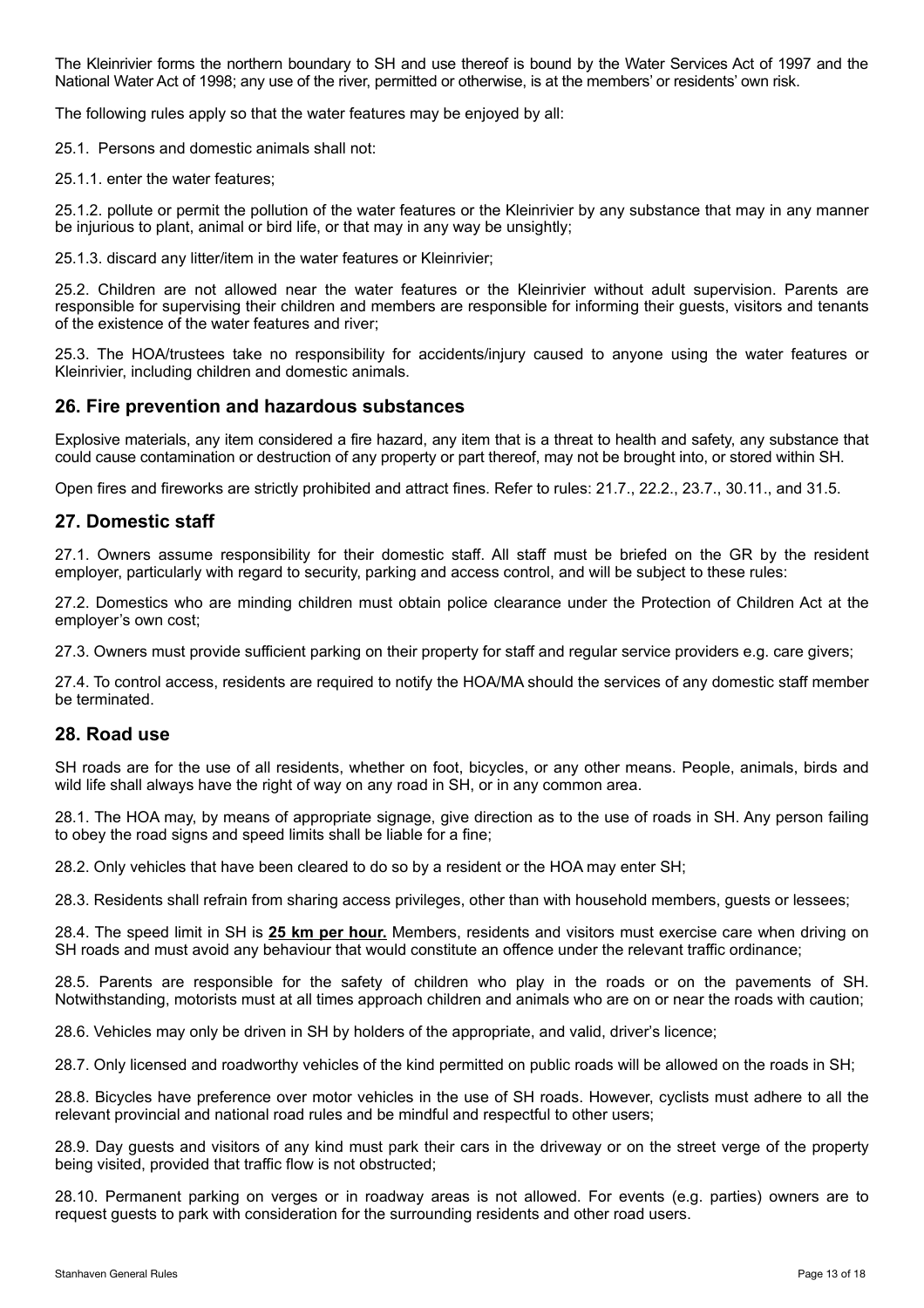# **29. Electricity and water supply**

29.1. Tampering or interfering in any way with any meter or service connection or service protection device or mains supply is prohibited:

29.2. Only someone suitably qualified and specifically authorised by the HOA shall directly or indirectly connect, attempt to connect or cause to be connected any electrical or water installation or part thereof to the supply mains or service connection;

29.3. Residents shall pay for electricity and water usage using a meter that is dedicated to the property.

# **30. Curbs and verges (read with Rule 22.)**

30.1. Although the HOA is responsible for the maintenance of the common areas and the area between the road and the boundary of each property, owners may, with permission from the HOA, look after the verge by informally incorporating it into their gardens (rule 31.4) provided that the relevant guidelines regarding indigenous planting are followed. HOA permission is always required before trees in such areas are planted or removed;

30.1.1. the verge area may not be fenced off, and any fencing that is erected on the owner's property must comply with the DLG. The original building lines remain intact and are not affected by this informal arrangement;

30.1.2. treatment of the curb area of the entry/driveway must follow the DLG;

30.2. Damage to curb-sides, drain covers, road signs, lamp posts and road markings will be repaired by the HOA at the expense of the offender (or the legal guardians if minors) or the principals of contractors. If the damage is caused by an owner, the amount for such repairs will be added to the monthly HOA account for payment to the HOA at the end of the ensuing month. All other offenders will be required to pay for the damage on demand;

30.3. The need for repairs to curb-sides, drain covers, road signs, lamp posts and road markings must be reported to the MA as soon as possible to enable the necessary repair work to be effected;

30.4. Curbs and verges may not be used for storing sand, top-dressing, gravel, bricks, rubble etc. Should this inadvertently occur, it is the responsibility of the property owner to clear the area within three working days. Household rubbish on curbs is prohibited. Refer to rule 21 for more detail;

30.5. Garden refuse, other rubbish, building rubble, rocks etc. may not be dumped on vacant properties (unless by arrangement with the owner and the HOA) and, if so dumped, will be removed at the cost of the party transgressing and added to the offender's next HOA account;

30.6. Trees or plants may not be removed from common property (including verges) without HOA/MA permission. When trees or plants are interfering with access or causing damage, this permission shall not be unreasonably withheld;

30.7. Trees may not be planted on common property without HOA/MA permission, including where a member/resident has incorporated a verge or pavement into his garden (rules 30.1. and 31.4.) and this permission shall not be unreasonably withheld;

30.7.1. Plants may only be planted on common property with HOA/MA approval, except where an owner has incorporated the verge into his garden and provided the provisions of the DLG are followed e.g. indigenous plants etc.;

30.8. Littering of any kind, whether in the roads or common areas, is strictly prohibited;

30.9. Advertisement/event boards may not be mounted in SH without the prior consent of the HOA/MA. Material exhibited in contravention of this rule will be removed;

30.10. Residents are not permitted to effect any major repairs to any vehicle on roads or any portion of the common property;

30.11. Open fires may not be lit in common areas under any circumstances.

#### **31. Private gardens and vacant properties**

31.1. Residents should maintain a high standard of garden frontage e.g. lawns mown regularly, edges trimmed. Paved areas and driveways must be weed-free. Failure to maintain gardens as required could result in remedial action from the HOA/MA at the owner's cost;

31.1.1. notwithstanding the arrangement for the clearing of empty plots twice a year by the HOA, owners of vacant plots are expected to maintain them in a neat and tidy manner year-round;

31.2. Residents shall respect the biodiversity of SH, endeavouring to follow good environmental practices e.g. by planting indigenous, water-wise gardens;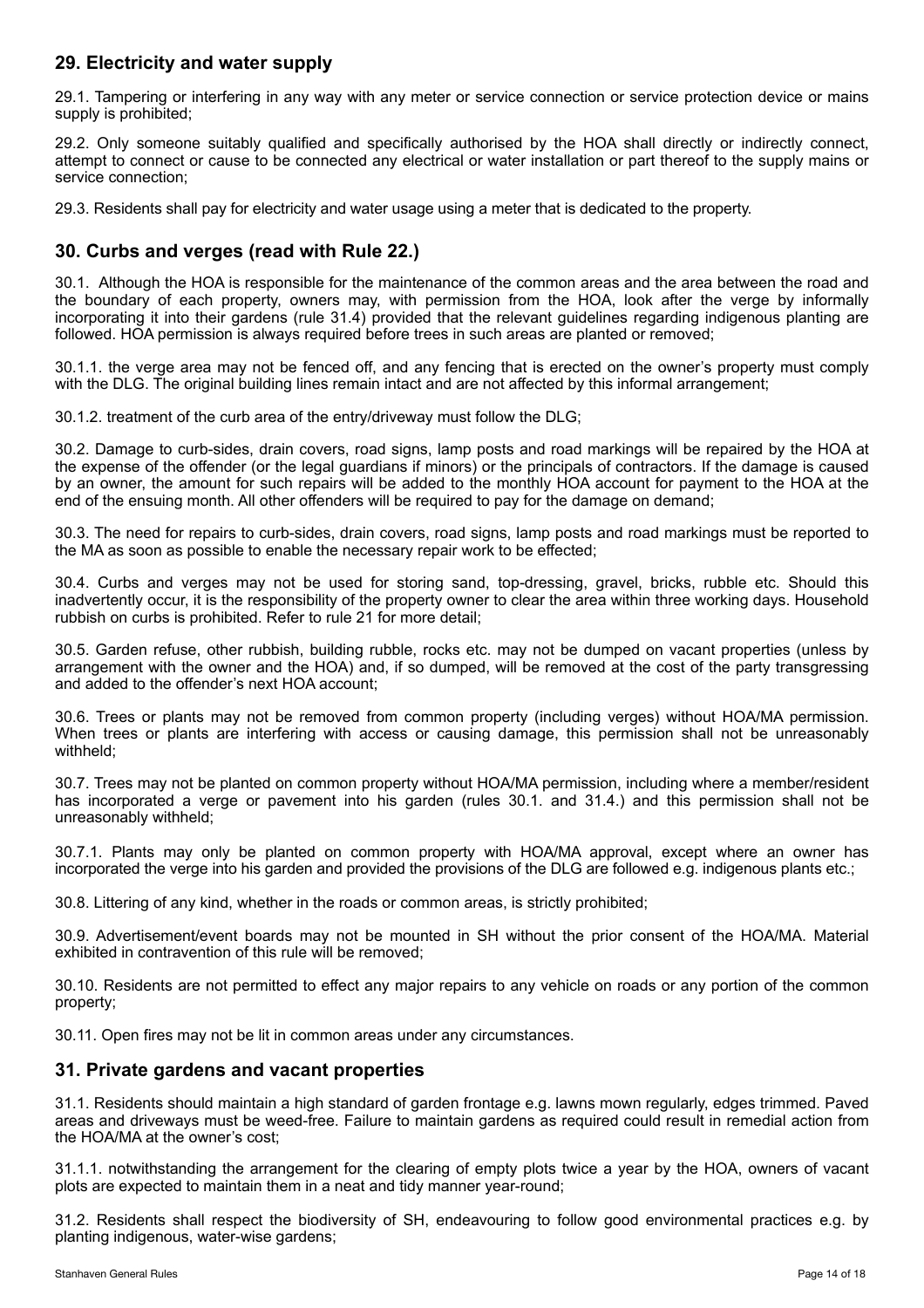31.3. Noxious and/or invasive flora are not permitted in SH gardens. Residents must ensure that they adhere to the Indigenous Plants and Protection Act, Act 185 of 2000 as amended from time-to-time;

31.4. Residents are urged to keep the verges adjoining their properties in a clean and tidy condition and to refrain from doing anything that may damage or detract from the vegetation established by the HOA;

31.4.1. owners incorporating the verge into the garden in terms of rule 30.1. must comply with the provisions of all subclauses of the rule and rule 31.2. and 31.3.;

31.5. Open fires may not be lit in private gardens. Fires are only allowed in properly constructed braai areas or fire pits that are designed for that purpose and then only under adult supervision;

31.6. Residents are not permitted to effect any major repairs to any vehicle on private property where such activities can be seen from the street or by neighbours.

#### **32. Homes: appearance and maintenance**

32.1. All walls of buildings and other structures visible from any road and any neighbouring properties must be properly maintained and kept in a good state of repair;

32.2. Caravans, trailers, boats, canoes, kennels, water tanks and rarely used vehicles etc. should be sited out of view of the streets and neighbours behind appropriate garden gates and/or suitably screened from neighbouring properties so they blend in with the environment;

32.3. Air conditioners and similar equipment/devices are dealt with in the DLG. All such items should blend in with the walls of the building or be white with no noticeable branding. Satellite dishes shall not exceed 90cm (diameter) and must be positioned discreetly. This includes apparatus for internet connectivity;

32.4. A member who fails to maintain the exterior of buildings or structures on his property in keeping with a standard deemed acceptable by the HOA will be requested to rectify the matter;

32.5. Laundry may not be hung or placed to dry in any area that is visible from the road or any other properties;

32.6. Wendy houses, moveable storage units and loose standing covered structures may not be erected on a property. Marquee and bedouin tents are permitted on a temporary basis for special occasions;

32.7. External geysers are not permitted. This includes roof-mounted/solar geysers on the outside of the roof.

#### **33. General good neighbourly conduct**

33.1. All residents should recognise each other's right to privacy and peace;

33.2. Consideration must be given to neighbours if do-it-vourself activities and/or hobbies could cause aggravation or nuisance;

33.3. Apart from self-defence purposes – and then only within the relevant laws – firearms, air-rifles, crossbows or similar weapons/devices may not be discharged within SH. Paintball guns and slingshots are not permitted;

33.4. Members and residents shall refrain from doing anything which, in the opinion of the HOA/trustees is dangerous, offensive, unsightly, injurious, objectionable or detrimental or that constitutes a public or private nuisance or a source of disturbance or could cause any damage to any property in SH or any damage to SH's reputation.

33.5. SH is a small community. Members and residents are encouraged to maintain cordial relationships with neighbours and other residents.

#### **34. Commercial activities**

The operation of any business on any property within SH is subject to the relevant municipal laws, including the zoning laws, as well as any other applicable laws.

The HOA/trustees is entitled to regulate all commercial activity within SH, including online businesses that could affect others (visits, deliveries, collections, sales) and the provision of paid-for accommodation.

34.1. Applications to run any business in SH must be made to the HOA/trustees. Any approval granted will be subject to the following conditions as well as any other special criteria set by the HOA/trustees in response to the application:

34.1.1. An application to any local or other authority for any trading or similar licence in order to conduct any commercial activity of any nature from any property forming part of SH may only be made by a resident with the prior written consent of the HOA/MA, which consent shall not be unreasonably withheld;

34.1.2. notwithstanding HOA/MA approval, the resident and not the HOA is solely responsible for ensuring he is and remains compliant with all the municipal and other relevant laws and regulations and that all the necessary local authority/regulatory body licences/permits are obtained and renewed;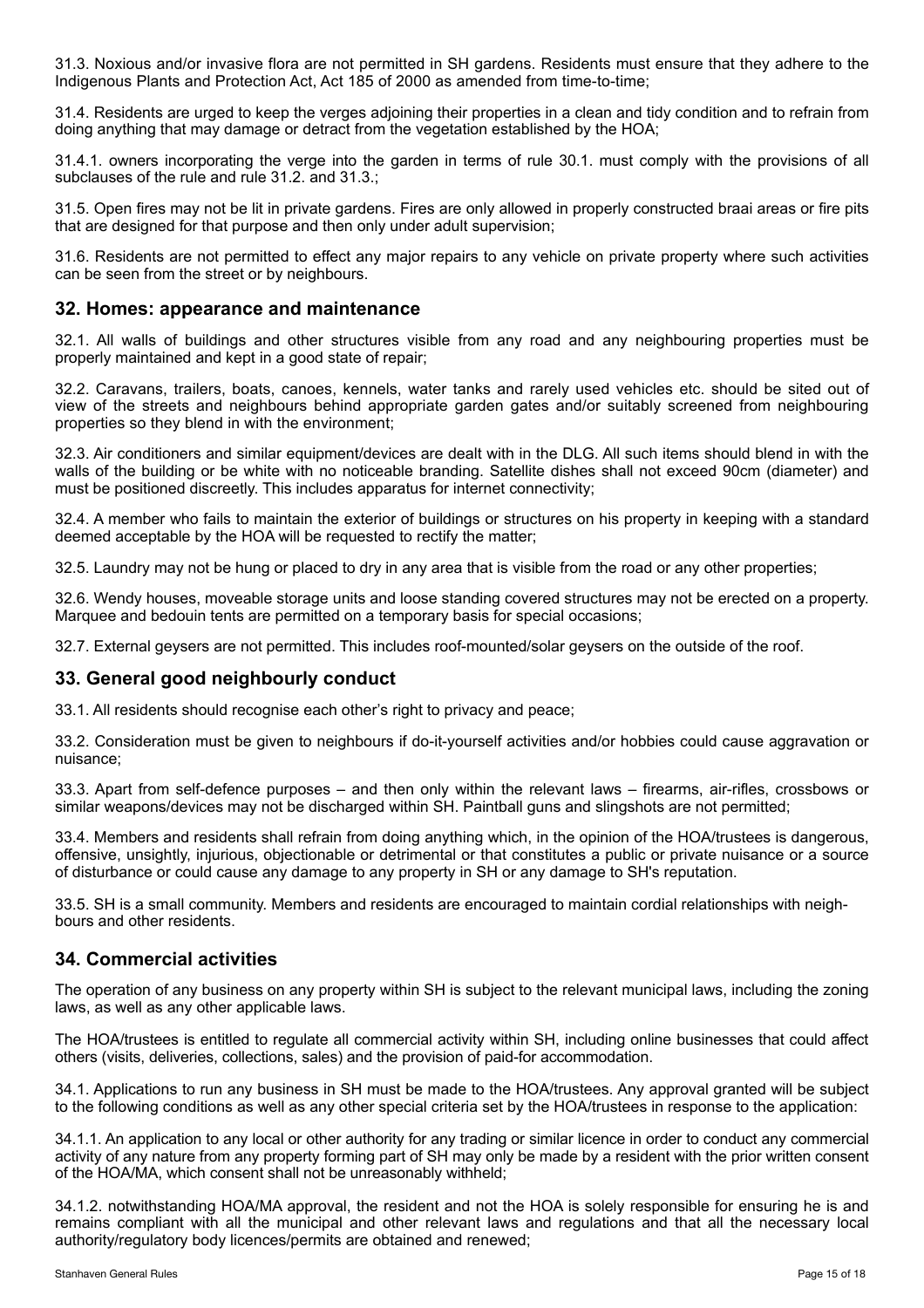34.1.3. All applications to conduct any type of business, including paid-for accommodation (for additional rules pertaining to paid-for accommodation, refer rule 34.7.), from premises within SH must be in writing and provide full details. The trustees will deal with the application at their next scheduled meeting. The trustee's decision will be considered final;

34.1.4. Any resident who is a lessee must, prior to applying to the HOA/trustees for approval to run a business from the premises, obtain written permission from the lessor.

34.2. Only businesses where the resident is able to run the business without staff (other than domestic staff) on site will be considered. A resident must ensure that any such employee is aware of and complies with the GR and any other relevant rules and that he does not behave in a way or engage in conduct that could damage SH's reputation;

34.2.1. Any resident operating a business must ensure that he has sufficient parking on his property for his staff, clients, visitors.

34.3. Business/advertising sign boards may not be attached to or placed on any part of any property inside or outside of SH;

34.4. Any approval granted by the HOA/trustees to a resident to operate a business in SH may at any time be withdrawn by the HOA/trustees should the resident not comply with the required provisions of rule 34. and its subclauses and/or any other special preconditions set by the HOA/trustees in the written approval letter in reply to the resident's original application to operate a business in SH;

34.5. All approved businesses shall be subject to all national, provincial and local authority laws, bylaws and regulations as may be applicable from time to time;

34.6. Legal business activity conducted exclusively online and which does not affect other SH residents is allowed. Examples of businesses that might affect other residents include those that involve product viewings, group gatherings, deliveries/collections/distribution to/from/within SH.

#### 34.7. Paid-for accommodation

The trustees acknowledge that residents may wish to earn additional income by renting out a room on what is loosely referred to as a bed-and-breakfast or AirBnB basis. The concept covers accommodation for short periods such as weekends, long weekends and periods of up to two weeks.

Hereafter the term paid-for accommodation is used to describe any paid-for accommodation for a period of no more than two weeks provided by a resident to another party/parties where no formal contract or lease between lessor and lessee is in existence.

A resident may provide paid-for accommodation provided the following conditions are met:

34.7.1. the resident submits an application to the HOA/MA for approval to do so;

34.7.2. the resident obtains any local authority or other regulatory body licence/permit to operate as necessary and provides a copy thereof to the HOA/MA;

34.7.2.1. notwithstanding any permission granted by the HOA/MA, the resident is responsible for ensuring he is not contravening any municipal by-law, ordinance, applicable law/regulation prescribed by local or other authorities;

34.7.3. the property is suitable for purpose;

34.7.4. any advertising is discreet and restricted to fit-for-purpose and recognised platforms;

34.7.5. he has the required insurance for theft, damage, liability as well as the necessary health, fire, safety and security provisions in place;

34.7.6. if the resident is a lessee, he has permission from the owner to conduct such business;

34.7.7. no more than two rooms in any one dwelling are rented out simultaneously;

34.7.7.1. under no circumstances may the house occupancy maximum (rule 18) be exceeded;

34.7.8. adequate off street parking is available; guests may not park their vehicles in the streets or on any common property;

34.7.9. he is a *de facto* resident actually living on the property and therefore present and able to supervise;

34.7.10. he must ensure his guests are aware of and comply with all the applicable GR;

34.7.11. arrangements have been made for access;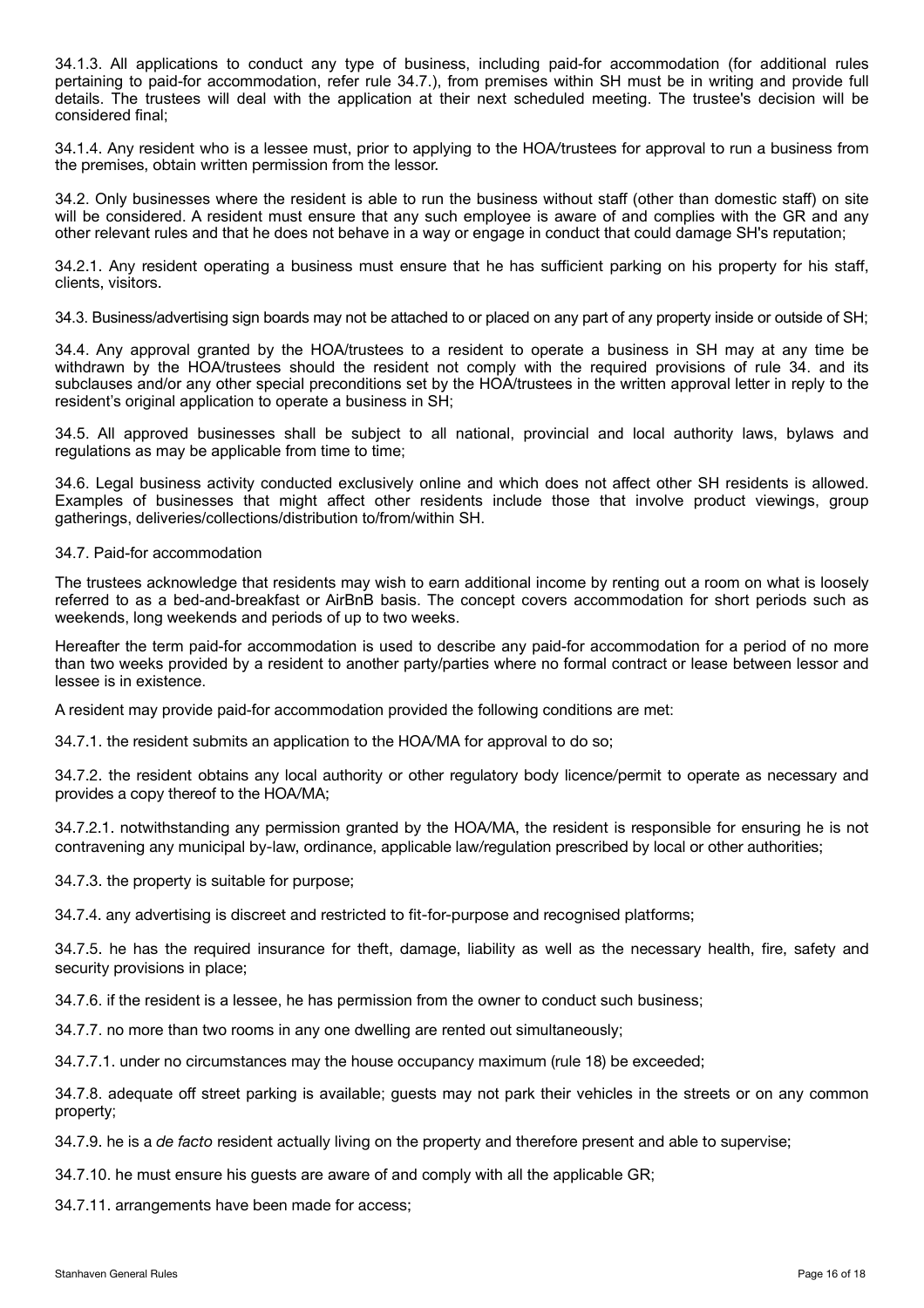34.7.12. any resident who wishes to make any arrangements not already covered with respect to his dwelling including paid-for accommodation for periods longer than two weeks; making an entire house available on a paid-for basis; house swopping; must apply to the HOA/MA with a written motivation;

34.7.12.1. the house occupancy maximum, as set out in rule 18. may not be exceeded and rule 19. relating to General occupancy must also be observed;

34.7.13. guest houses where different rooms are rented to unrelated parties are not permitted under any circumstances;

34.8. Notwithstanding anything contained in these GR, the HOA/MA serves the right to:

34.8.1. revoke the permissions to run any business of any kind should the resident and/or his guests/visitors/clients repeatedly transgress the GR and ignore warnings to abide by the GR.

#### **35. Security**

Security is an essential component and objective of living in SH which is a gated estate and not a security estate. However, despite all the current security measures or those that may be implemented in future (e.g. wall/fencing, security access control, guards etc.), these measures can at best be regarded as a deterrent to criminals and do not guarantee an intrusion-free SH.

Residents will always be responsible for their own security and that of their family members, employees, clients, guests or visitors. The HOA accepts no responsibility for any criminal activity which may arise in SH regardless of the nature thereof.

35.1. The SH security measures, procedures and GR must always be strictly adhered to by all residents. However, the effectiveness of SH's security endeavours is only as good as its combined residents' efforts – to be cooperative, vigilant, cautious and work together on an 'eyes and ears' basis;

35.2. Access to SH may be denied to the non-resident family members of an owner, tenants and members of their households, invitees, employees, clients, guests and builders/contractors should any of these persons repeatedly or wilfully transgress the SC, GR, and any other regulations implemented from time-to-time;

35.3. Members/residents and/or their contractors are not allowed to have 'night-watchmen' on their property before, during or after building work has been completed, without prior approval from the HOA/MA;

35.4. Members and residents may not refuse access to their property if any form of maintenance is required on boundary walls/palisade fencing, services (e.g. electrical/plumbing/sewage) or security-related equipment or if a criminal suspect or dangerous animal is suspected to be on the property;

35.5. Members and residents must report to the HOA/MA any damage to boundary walls/palisade fencing or securityrelated equipment immediately;

35.6. Criminal activity experienced by a resident e.g. fence jumping, burglaries, attempted burglaries, must immediately be reported to the HOA/MA and SAPS;

35.6.1. members/residents must ensure that their employees, guests, builders, contractors and service providers etc. never access the estate by wall or fence jumping, or by any other means other than through the gates provided. Overriding the gate 'eye' to tailgate or to prevent it functioning effectively is not permitted without prior HOA/MA approval or unless HOA-mandated maintenance is being carried out in the immediate area;

35.7. New members and residents must ensure the MA has their correct details (names, address, contact numbers, email address) before taking up residence. Members and residents are responsible for ensuring these details are always current;

35.8. Razor wire and/or any similar fencing may not be used to secure properties during or after the construction of buildings on such property.

#### **36. Alarm systems, armed response, burglar bars and security lights**

36.1. Members may install security systems to suit their property provided that these comply with the DLG and all other applicable rules in the GR;

36.2. Burglar alarms must be in a sound working condition and comply with these GR and any regulations that the HOA/MA may make from time-to-time. Sirens must be equipped with an automatic re-set device;

36.3. Outside security lights may be installed, but they must be installed so they do not affect the privacy or comfort of other residents;

36.4. Transparent burglar bars are preferred. Prior written permission from the HOA/MA must be obtained for the installation of any other type of burglar bars to ensure the Cape Vernacular aesthetic is maintained.